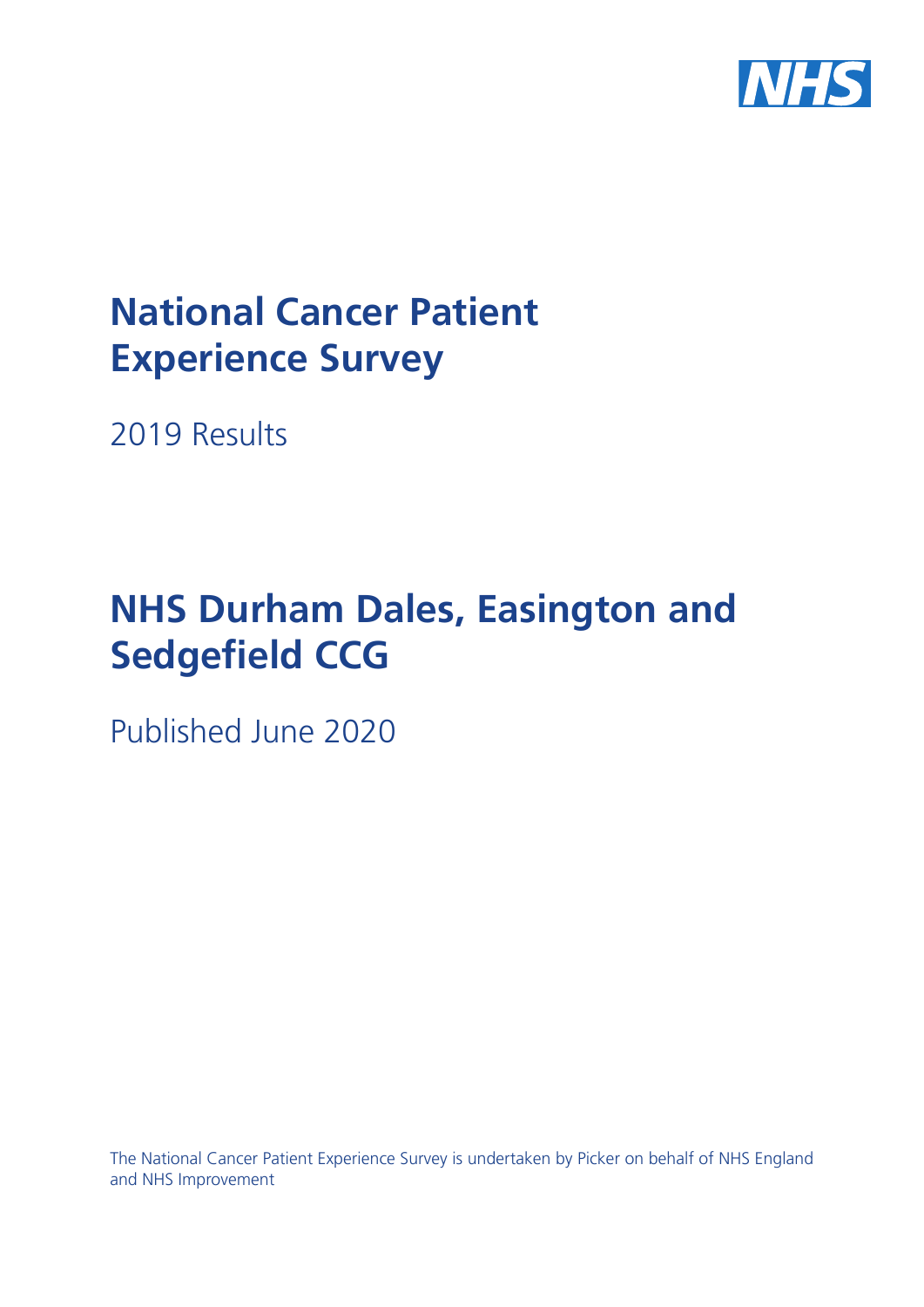# **Executive Summary** Case Mix Adjusted scores

#### **Cancer Dashboard Questions**

The following seven questions are included in phase 1 of the Cancer Dashboard developed by Public Health England and NHS England:

Q61. Patient's average rating of care scored from very poor to very good

| $\Omega$ | $\overline{2}$                                                | 3 | $\overline{4}$ | 5 | 6 | 7 | 8 | 9   | 10                                                                                            |  |
|----------|---------------------------------------------------------------|---|----------------|---|---|---|---|-----|-----------------------------------------------------------------------------------------------|--|
|          |                                                               |   |                |   |   |   |   | 8.9 |                                                                                               |  |
|          |                                                               |   |                |   |   |   |   |     | Q18. Patient definitely involved as much as they wanted in decisions about care and treatment |  |
|          |                                                               |   |                |   |   |   |   |     | Q19. Patient given the name of a CNS who would support them through their treatment           |  |
|          | Q20. Patient found it very or quite easy to contact their CNS |   |                |   |   |   |   |     |                                                                                               |  |
| 86%      |                                                               |   |                |   |   |   |   |     | Q39. Patient always felt they were treated with respect and dignity while in hospital         |  |
|          | leaving hospital                                              |   |                |   |   |   |   |     | Q41. Hospital staff told patient who to contact if worried about condition or treatment after |  |
| 62%      | treatment                                                     |   |                |   |   |   |   |     | Q55. General practice staff definitely did everything they could to support patient during    |  |

### **Questions Outside Expected Range**

|                                                                                                       |            | Case Mix Adjusted Scores   |                            |                   |
|-------------------------------------------------------------------------------------------------------|------------|----------------------------|----------------------------|-------------------|
|                                                                                                       | 2019 Score | Lower<br>Expected<br>Range | Upper<br>Expected<br>Range | National<br>Score |
| O59. Patient felt length of time for attending clinics and appointments for cancer was about<br>right | 78%        | 63%                        | 76%                        | 69%               |

|                                                                                                  |            | Case Mix Adjusted Scores   |                            |                   |
|--------------------------------------------------------------------------------------------------|------------|----------------------------|----------------------------|-------------------|
|                                                                                                  | 2019 Score | Lower<br>Expected<br>Range | Upper<br>Expected<br>Range | National<br>Score |
| Q22. Hospital staff gave information about support or self-help groups for people with<br>cancer | 84%        | 84%                        | 92%                        | 88%               |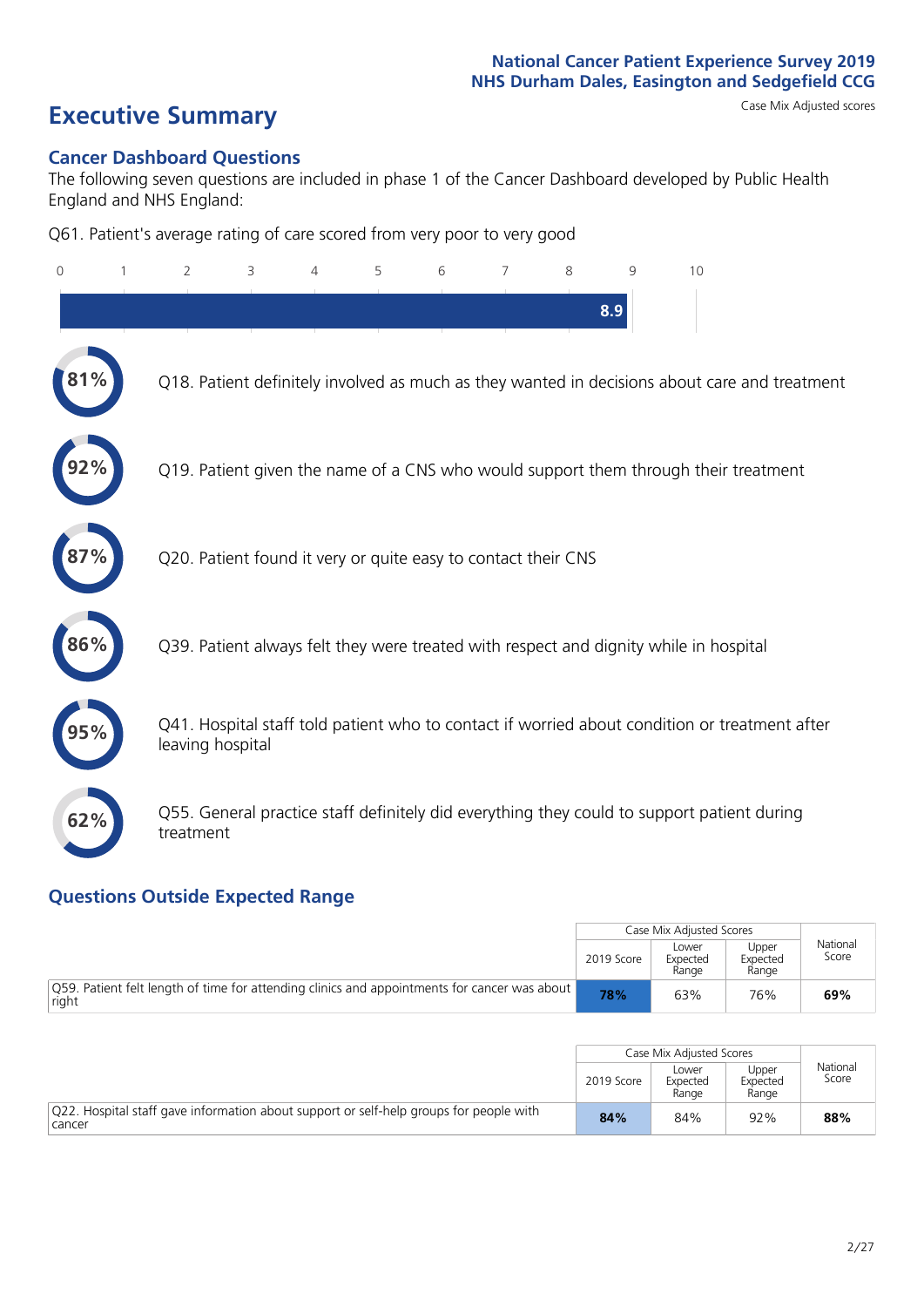# **Introduction**

The National Cancer Patient Experience Survey 2019 is the ninth iteration of the survey first undertaken in 2010. It has been designed to monitor national progress on cancer care; to provide information to drive local quality improvements; to assist commissioners and providers of cancer care; and to inform the work of the various charities and stakeholder groups supporting cancer patients.

The survey was overseen by a national Cancer Patient Experience Advisory Group. This Advisory Group set the principles and objectives of the survey programme and guided questionnaire development. The survey was commissioned and managed by NHS England. The survey provider, Picker, is responsible for designing, running and analysing the survey.

The 2019 survey involved 143 NHS Trusts. Out of 111,366 people, 67,858 people responded to the survey, yielding a response rate of 61%.

# **Methodology**

#### **Eligibility, eldwork and survey methods**

The sample for the survey included all adult (aged 16 and over) NHS patients, with a confirmed primary diagnosis of cancer, discharged from an NHS Trust after an inpatient episode or day case attendance for cancer related treatment in the months of April, May and June 2019. The fieldwork for the survey was undertaken between December 2019 and March 2020.

As in the previous four years, the survey used a mixed mode methodology. Questionnaires were sent by post, with two reminders where necessary, but also included an option to complete the questionnaire online. A Freephone helpline and email was available for respondents to opt out, ask questions about the survey, enable them to complete their questionnaire over the phone and provide access to a translation and interpreting facility for those whose first language was not English.

#### **Case-mix adjustment**

Both unadjusted and adjusted scores are presented in this report. Case-mix adjusted scores allows us to account for the impact that differing patient populations might have on results. By using the case-mix adjusted estimates we can obtain a greater understanding of how a CCG is performing given their patient population. The factors taken into account in this case-mix adjustment are gender, age, ethnic group, deprivation, and tumour group.

#### **Scoring methodology**

Fifty-two questions from the questionnaire are scored as these questions relate directly to patient experience. For all but one question (Q61), scores are presented as the percentage of positive responses out of all scored responses. For Q61, respondents rate their overall care on a scale of 0 to 10, of which the average was calculated for this question's presented score. The percentages in this report have been rounded to the nearest percentage point. Therefore, in some cases the figures do not appear to add up to 100%.

#### **Statistical significance**

In the reporting of 2019 results, appropriate statistical tests have been undertaken to identify unadjusted scores for which the change over time is 'statistically significant'. Thirty-seven scored questions in 2019 have been compared with those of 2018 and a statistically significant change between the two years has been reported where identified.

For the scored questions that are comparable beyond 2018, statistically significant change over the five years has also been reported where identified. A statistically significant difference means that the change in the result is very unlikely to have occurred by sampling variation.

#### **Suppression**

#### **Question-level suppression**

For scores where the base size per question is  $<$ 21, the score will be suppressed and replaced with an asterisk (\*). The base size will include neutral response options.

#### **Double suppression**

If any group within a particular sub-group breakdown (such as the tumour group breakdown) has <21 responses, then the figure for this particular group is suppressed and replaced with an asterisk (\*). If there is only one group within the sub-group breakdown that has <21 respondents, and is therefore suppressed, the group with the next lowest number of respondents is also supressed and replaced with an asterisk (\*) (regardless if it is greater than or less than 21).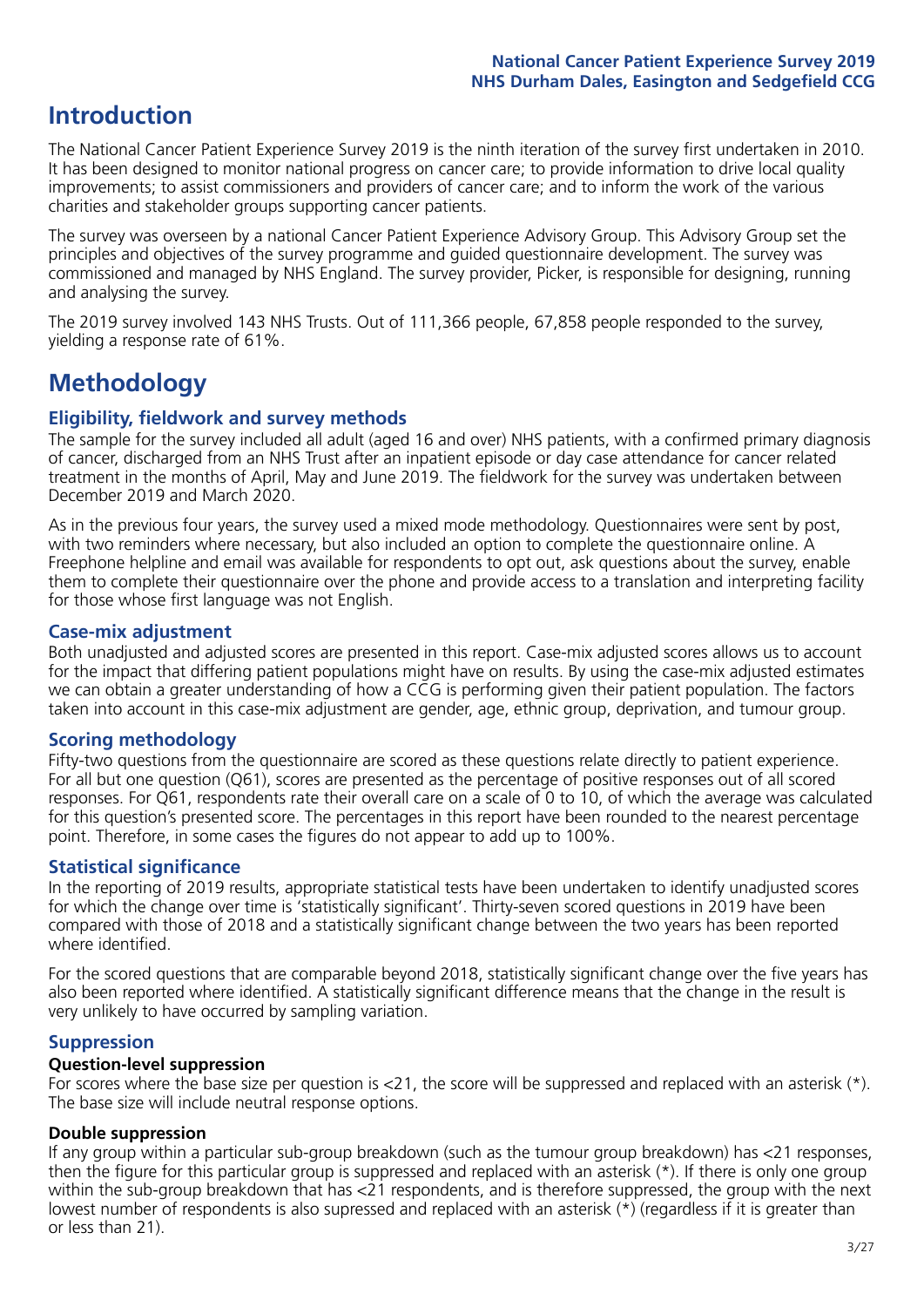# **Understanding the results**

This report shows how this CCG scored for each question in the survey, compared with national results and previous year's results. It is aimed at helping individual CCGs to understand their performance and identify areas for local improvement. Below is a description of the type of results presented within this report and how to understand them.

#### **Expected range charts**

The expected range charts in this report show a bar with the lowest and highest score received for each question nationally. Within this bar, an expected range is given (in grey) and a black diamond represents the actual score for this CCG.

CCGs whose score is above the upper limit of the expected range (in the dark blue) are positive outliers, with a score statistically significantly higher than the national mean. This indicates that the CCG performs better than what CCGs of the same size and demographics are expected to perform. The opposite is true if the score is below the lower limit of the expected range (in the light blue); these are negative outliers. For scores within the expected range (in the grey), the score is what we would expect given the CCG's size and demographics.

#### **Comparability tables**

The comparability tables show the 2018 and 2019 unadjusted scores for this CCG for each scored question. If there is a significant change from 2018 and 2019 or overall from 2015 to 2019, an arrow will be presented for the direction of change. The adjusted 2019 score will also be presented for each scored question along with the lower and upper expected range and national score. Scores above the upper limit of the expected range will be highlighted dark blue, scores below the lower limit of the expected range will be highlighted light blue, and scores within the lower and upper limit of the expected ranges will be highlighted grey.

#### **Tumour type tables**

The tumour type tables show the unadjusted scores for each scored question for each of the 13 tumour groups. The national score for that tumour group is also shown. Unadjusted scores for the same tumour type across different CCGs may not be comparable, as they do not account for the impact that differing patient populations might have on results. Central nervous system is abbreviated as 'CNS' and lower gastrointestinal tract is abbreviated as 'LGT' throughout this report.

#### **Year on year charts**

The year on year charts show five columns representing the unadjusted scores of the last five years (2015, 2016, 2017, 2018 and 2019) for each scored question.

#### **Notes on specific questions**

Following the development phase of the 2019 survey, several changes were made to the questionnaire. Six scored questions were amended (Q5, Q18, Q30, Q35, Q56 and Q60) and one non-scored question (Q29) was amended that impacted the comparability of questions Q30 to Q41. Of all questions changed or impacted by change, only Q60 is presented with historical comparisons; though the results should be interpreted with caution.

#### **Unadjusted data and case-mix adjusted data**

Unadjusted data should be used to see the actual responses from patients relating to the CCG. Case-mix adjusted data, together with expected ranges, should be used to understand whether the results are significantly higher or lower than national results taking account of the patient mix.

### **Further information**

This research was carried out in accordance with the international standard for organisations conducting social research (accreditation to ISO20252:2012; certificate number GB08/74322). The 2019 survey data has been produced and published in line with the Code of Practice for Official Statistics.

For more information on the methodology, please see the Technical Document. It can be viewed along with the 2019 questionnaire and survey quidance on the website at [www.ncpes.co.uk](https://www.ncpes.co.uk/supporting-documents). For all other outputs at National, Trust, CCG and Cancer Alliance level, please see the PDF reports, Excel tables and dashboards at [www.ncpes.co.uk.](https://www.ncpes.co.uk/current-results)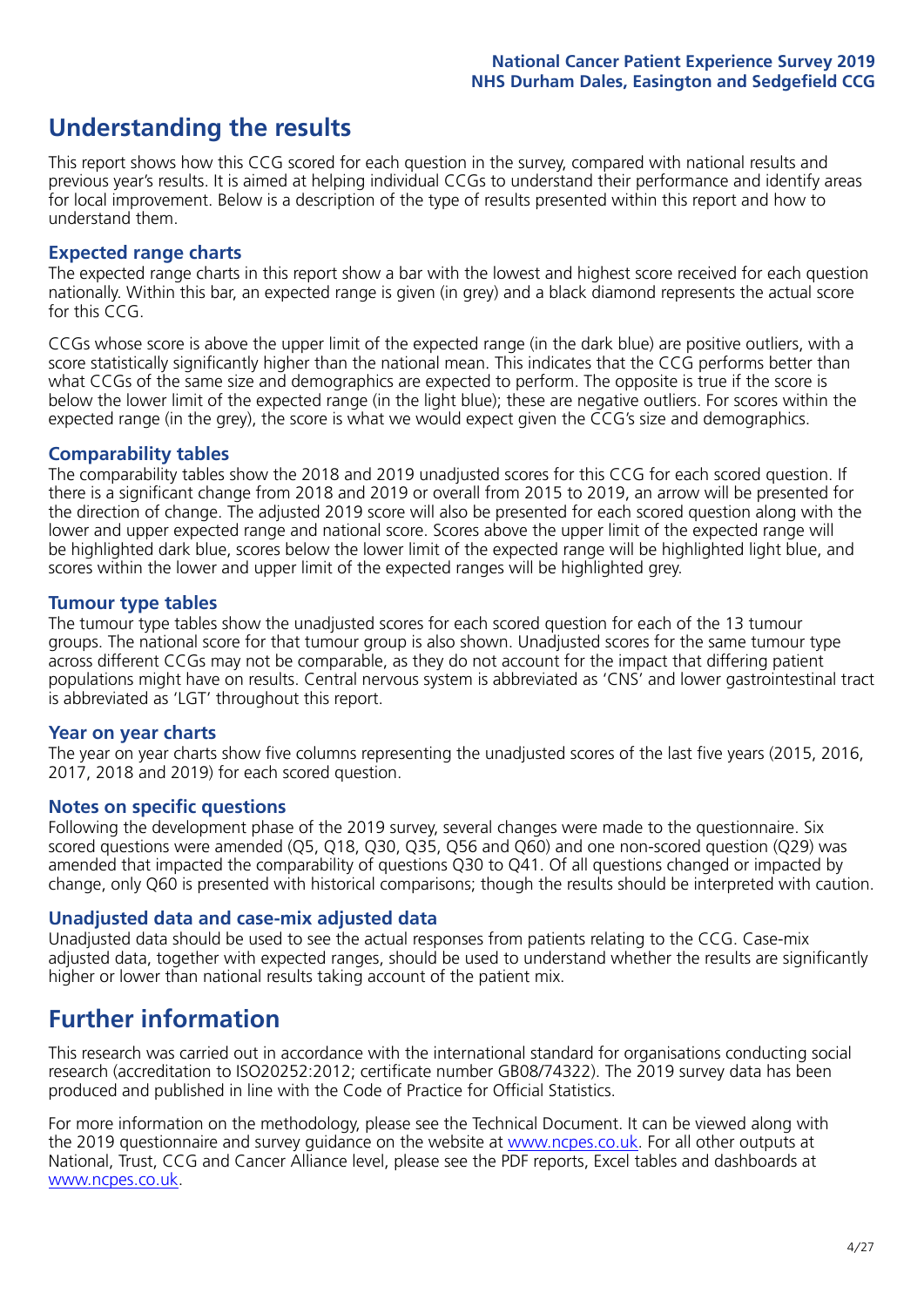### **Response Rate**

#### **Overall Response Rate**

371 patients responded out of a total of 606 patients, resulting in a response rate of 61%.

|          | Sample Size | Adjusted<br>Sample | Completed | Response Rate |
|----------|-------------|--------------------|-----------|---------------|
| CCG      | 660         | 606                | 371       | 61%           |
| National | 119,855     | 111.366            | 67,858    | 61%           |

#### **Respondents by Survey Type**

|                            | Number of<br>Respondents |
|----------------------------|--------------------------|
| Online                     | 28                       |
| Paper                      | 343                      |
| Phone                      |                          |
| <b>Translation Service</b> |                          |

#### **Respondents by Tumour Group**

|                      | Number of<br>Respondents |
|----------------------|--------------------------|
| <b>Brain / CNS</b>   | $\mathcal{P}$            |
| <b>Breast</b>        | 74                       |
| Colorectal / LGT     | 56                       |
| Gynaecological       | 15                       |
| Haematological       | 63                       |
| <b>Head and Neck</b> | 12                       |
| Lung                 | 34                       |
| Prostate             | 29                       |
| Sarcoma              | $\mathcal{P}$            |
| Skin                 | 15                       |
| <b>Upper Gastro</b>  | 10                       |
| Urological           | 34                       |
| Other                | 25                       |

#### **Respondents by Age and Gender**

Respondents year of birth has been used to determine age. This information has been amalgamated into 8 age bands. The age and gender distribution for the CCG was as follows:

|        | Age 16-24 | Age 25-34 | Age 35-44 | Age 45-54 | Age 55-64 | Age 65-74 | Age 75-84 | Age 85+ | Total |
|--------|-----------|-----------|-----------|-----------|-----------|-----------|-----------|---------|-------|
| Male   |           |           |           | 1つ<br>ے ا | 37        | 67        | 48        |         | 179   |
| Female |           |           | 8         | 30        | 43        | 70        | 35        |         | 192   |
| Total  |           |           |           | 42        | 80        | 137       | 83        | 18      | 371   |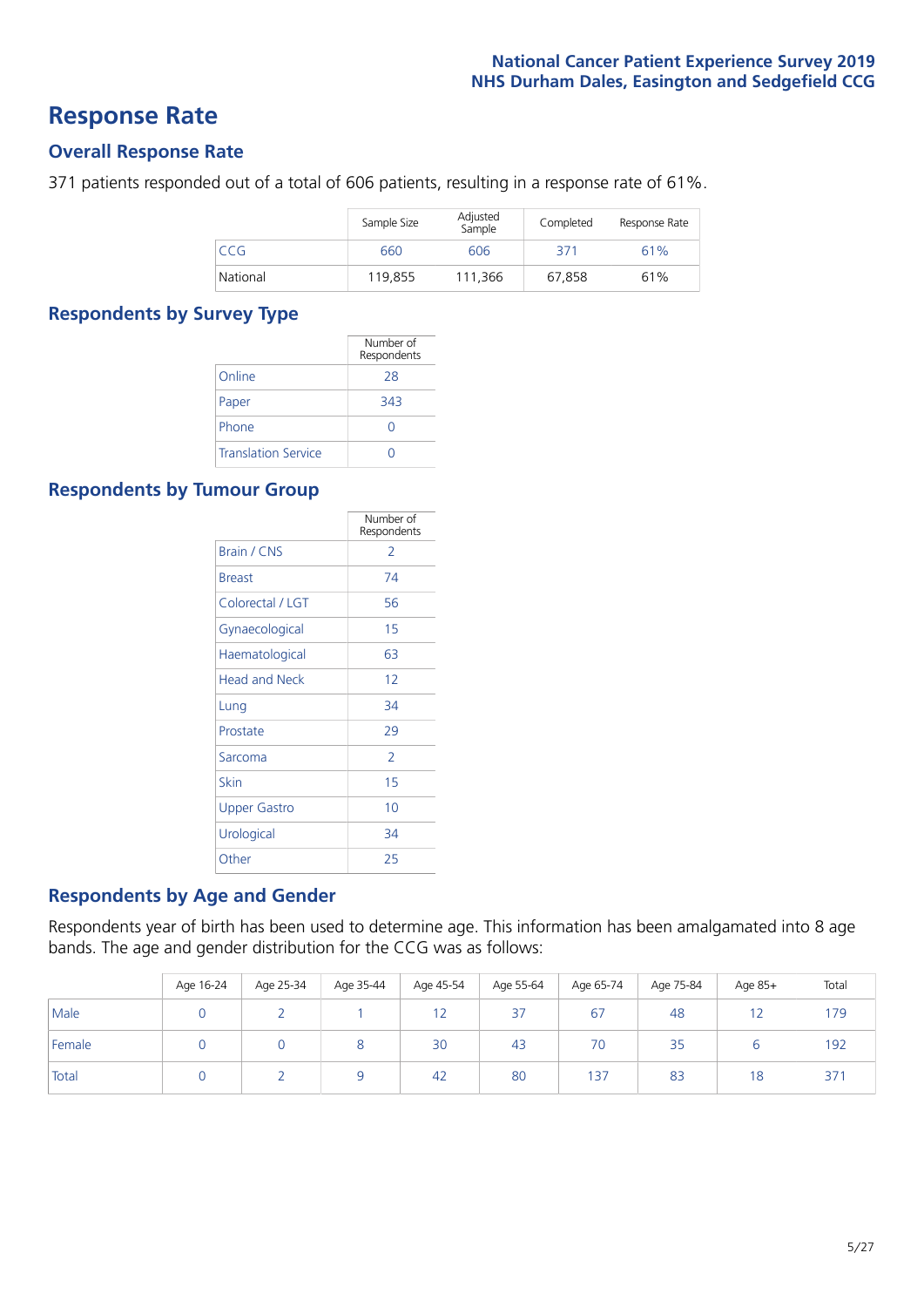# **Expected Range Charts**

| Lower Expected Range<br>Average                                                                         |    |     | Upper Expected Range |     |     |     |     | Case Mix Adjusted Score |                |     |          |
|---------------------------------------------------------------------------------------------------------|----|-----|----------------------|-----|-----|-----|-----|-------------------------|----------------|-----|----------|
| <b>SEEING YOUR GP</b>                                                                                   | 0% | 10% | 20%                  | 30% | 40% | 50% | 60% |                         | 70% 80%<br>76% |     | 90% 100% |
| Q1. Saw GP once or twice before being told they needed to go to<br>hospital                             |    |     |                      |     |     |     |     |                         |                | 86% |          |
| Q2. Patient thought they were seen as soon as necessary                                                 |    |     |                      |     |     |     |     |                         |                |     |          |
| <b>DIAGNOSTIC TESTS</b>                                                                                 | 0% | 10% | 20%                  | 30% | 40% | 50% | 60% | 70%                     | 80%            |     | 90% 100% |
| Q5. Received all the information needed about the test                                                  |    |     |                      |     |     |     |     |                         |                |     | 96%      |
| Q6. The length of time waiting for the test to be done was about<br>right                               |    |     |                      |     |     |     |     |                         |                | 89% |          |
| Q7. Test results explained in completely understandable way                                             |    |     |                      |     |     |     |     |                         | 83%            |     |          |
| <b>FINDING OUT WHAT WAS WRONG WITH YOU</b>                                                              | 0% | 10% | 20%                  | 30% | 40% | 50% | 60% | 70%                     | 80%            |     | 90% 100% |
| Q10. Patient told they could bring a family member or friend when<br>first told they had cancer         |    |     |                      |     |     |     |     |                         | 79%            |     |          |
| Q11. Patient felt they were told sensitively that they had cancer                                       |    |     |                      |     |     |     |     |                         |                | 86% |          |
| Q12. Patient completely understood the explanation of what was<br>wrong                                 |    |     |                      |     |     |     |     |                         | 77%            |     |          |
| Q13. Patient given easy to understand written information about<br>the type of cancer they had          |    |     |                      |     |     |     |     | 72%                     |                |     |          |
| <b>DECIDING THE BEST TREATMENT FOR YOU</b>                                                              | 0% | 10% | 20%                  | 30% | 40% | 50% | 60% | 70%                     | 80%            |     | 90% 100% |
| Q14. Patient felt that treatment options were completely explained                                      |    |     |                      |     |     |     |     |                         |                | 85% |          |
| Q15. Patient felt possible side effects were definitely explained in<br>an understandable way           |    |     |                      |     |     |     |     | 72%                     |                |     |          |
| Q16. Patient definitely given practical advice and support in dealing<br>with side effects of treatment |    |     |                      |     |     |     |     | 65%                     |                |     |          |
| Q17. Patient definitely told about side effects that could affect<br>them in the future                 |    |     |                      |     |     | 54% |     |                         |                |     |          |
| Q18. Patient definitely involved as much as they wanted in<br>decisions about care and treatment        |    |     |                      |     |     |     |     |                         | 81%            |     |          |
| <b>CLINICAL NURSE SPECIALIST (CNS)</b>                                                                  | 0% | 10% | 20%                  | 30% | 40% | 50% | 60% | 70%                     | 80%            |     | 90% 100% |
| Q19. Patient given the name of a CNS who would support them<br>through their treatment                  |    |     |                      |     |     |     |     |                         |                | 92% |          |
| Q20. Patient found it very or quite easy to contact their CNS                                           |    |     |                      |     |     |     |     |                         |                | 87% |          |
| Q21. Patient got understandable answers to important questions<br>all or most of the time               |    |     |                      |     |     |     |     |                         |                | 89% |          |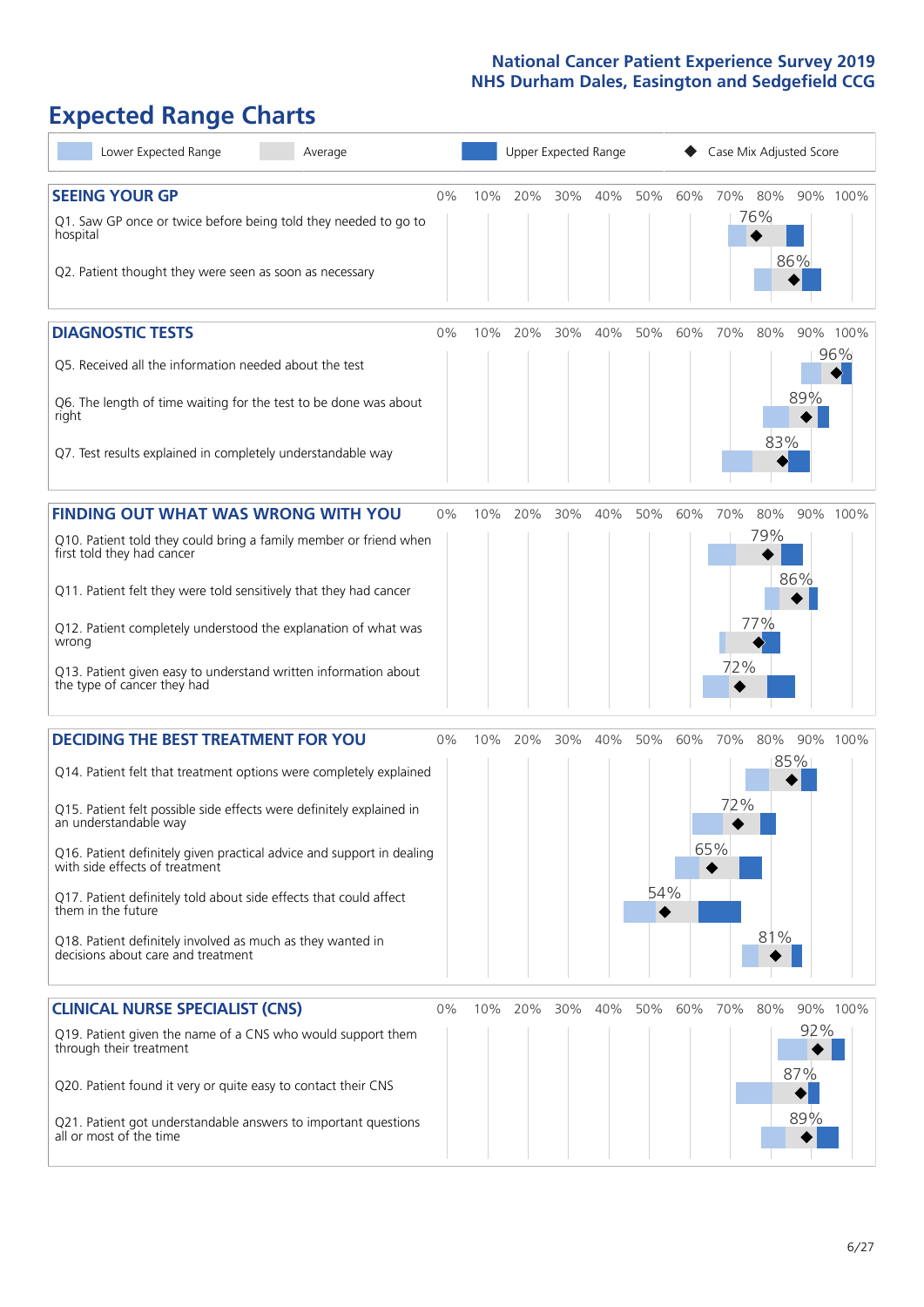# **Expected Range Charts**

| Lower Expected Range<br>Average                                                                                                                                                                                 |       |     |     |     | Upper Expected Range |     |     |     | Case Mix Adjusted Score |          |
|-----------------------------------------------------------------------------------------------------------------------------------------------------------------------------------------------------------------|-------|-----|-----|-----|----------------------|-----|-----|-----|-------------------------|----------|
| <b>SUPPORT FOR PEOPLE WITH CANCER</b><br>Q22. Hospital staff gave information about support or self-help<br>groups for people with cancer<br>Q23. Hospital staff discussed or gave information about the impact | 0%    | 10% | 20% | 30% | 40%                  | 50% | 60% | 70% | 80%<br>84%<br>82%       | 90% 100% |
| cancer could have on day to day activities<br>Q24. Hospital staff gave information on getting financial help or<br>possible benefits                                                                            |       |     |     |     |                      |     | 59% |     | 82%                     |          |
| Q25. Hospital staff told patient they could get free prescriptions                                                                                                                                              |       |     |     |     |                      |     |     |     |                         |          |
| <b>OPERATIONS</b>                                                                                                                                                                                               | $0\%$ | 10% | 20% | 30% | 40%                  | 50% | 60% | 70% | 80%                     | 90% 100% |
| Q27. Beforehand, patient had all the information needed about the<br>operation                                                                                                                                  |       |     |     |     |                      |     |     |     |                         | 96%      |
| Q28. Afterwards, staff completely explained how operation had<br>gone in understandable way                                                                                                                     |       |     |     |     |                      |     |     |     | 78%                     |          |
| <b>HOSPITAL CARE AS AN INPATIENT</b>                                                                                                                                                                            | 0%    | 10% | 20% | 30% | 40%                  | 50% | 60% | 70% | 80%                     | 90% 100% |
| Q30. Hospital staff didn't talk in front of patient as if patient wasn't<br>there                                                                                                                               |       |     |     |     |                      |     |     |     | 85%<br>88%              |          |
| Q31. Patient had confidence and trust in all doctors treating them                                                                                                                                              |       |     |     |     |                      |     |     |     |                         |          |
| Q32. Patient's family or someone close definitely felt able to talk to<br>a doctor                                                                                                                              |       |     |     |     |                      |     |     |     | 77%                     |          |
| Q33. Patient had confidence and trust in all the ward nurses<br>treating them                                                                                                                                   |       |     |     |     |                      |     |     | 73% |                         |          |
| Q34. Patient thought there were always or nearly always enough<br>nurses on duty to care for them                                                                                                               |       |     |     |     |                      |     |     | 66% |                         |          |
| Q35. All hospital staff asked patient what name they prefer to be<br>called by                                                                                                                                  |       |     |     |     |                      |     |     |     | 77%                     |          |
| Q36. Patient always given enough privacy when discussing<br>condition or treatment                                                                                                                              |       |     |     |     |                      |     |     |     | 86%                     |          |
| Q37. Patient definitely found hospital staff to discuss worries or<br>fears during their inpatient visit                                                                                                        |       |     |     |     |                      |     | 57% |     |                         |          |
| Q38. Hospital staff definitely did everything they could to help<br>control pain                                                                                                                                |       |     |     |     |                      |     |     |     | 84%                     |          |
| Q39. Patient always felt they were treated with respect and dignity<br>while in hospital                                                                                                                        |       |     |     |     |                      |     |     |     | 86%                     |          |
| Q40. Patient given clear written information about what should or<br>should not do after leaving hospital                                                                                                       |       |     |     |     |                      |     |     |     | 87%                     |          |
| Q41. Hospital staff told patient who to contact if worried about<br>condition or treatment after leaving hospital                                                                                               |       |     |     |     |                      |     |     |     |                         | 95%      |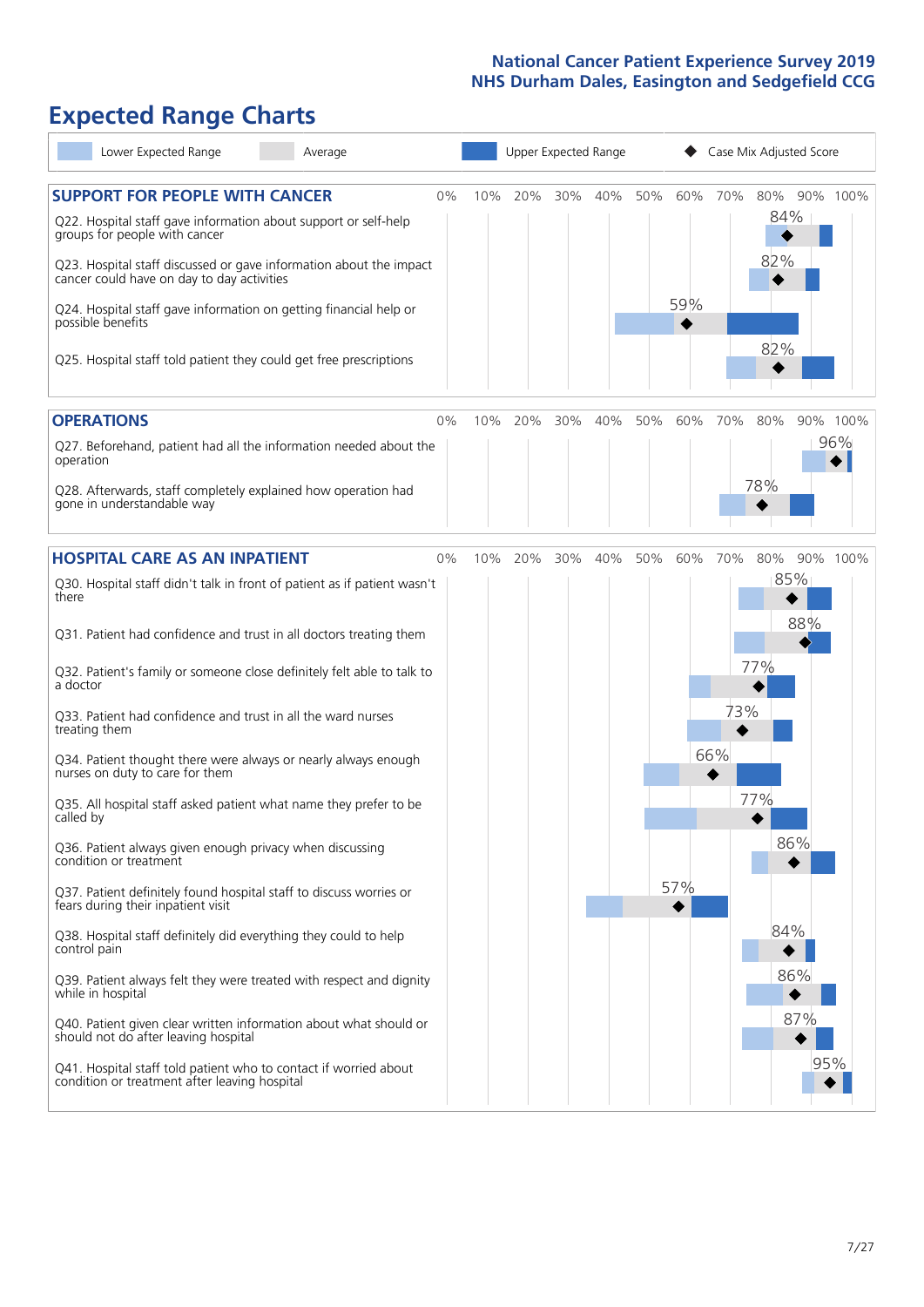# **Expected Range Charts**

| Lower Expected Range<br>Average                                                                                                                                                                                                                                                                                                                                                                                                                             |       |     |            |     | Upper Expected Range |            |                   | Case Mix Adjusted Score |                        |          |                 |
|-------------------------------------------------------------------------------------------------------------------------------------------------------------------------------------------------------------------------------------------------------------------------------------------------------------------------------------------------------------------------------------------------------------------------------------------------------------|-------|-----|------------|-----|----------------------|------------|-------------------|-------------------------|------------------------|----------|-----------------|
| <b>HOSPITAL CARE AS A DAY PATIENT / OUTPATIENT 0%</b><br>Q43. Patient definitely found hospital staff to discuss worries or<br>fears during their outpatient or day case visit<br>Q44. Cancer doctor had the right documents at patient's last<br>outpatient appointment<br>Q46. Beforehand patient completely had all information needed                                                                                                                   |       | 10% | 20%        | 30% | 40%                  | 50%        | 60%               | 71%                     | 70% 80%<br>83%         |          | 90% 100%<br>95% |
| about radiotherapy treatment<br>Q47. Patient completely given understandable information about<br>whether radiotherapy was working<br>Q49. Beforehand patient completely had all information needed<br>about chemotherapy treatment<br>Q50. Patient given enough information about whether<br>chemotherapy was working in a completely understandable way                                                                                                   |       |     |            |     |                      |            | 58%               | 72%                     | 83%                    |          |                 |
| <b>HOME CARE AND SUPPORT</b><br>Q51. Hospital staff definitely gave family or someone close all the<br>information needed to help care at home<br>Q52. Patient definitely given enough support from health or social<br>services during treatment<br>Q53. Patient definitely given enough support from health or social<br>services after treatment                                                                                                         | 0%    | 10% | 20%        | 30% | 40%                  | 50%<br>52% | 60%<br>61%<br>59% | 70%                     | 80%                    |          | 90% 100%        |
| <b>CARE FROM YOUR GENERAL PRACTICE</b><br>Q54. GP given enough information about patient's condition and<br>treatment<br>Q55. General practice staff definitely did everything they could to<br>support patient during treatment                                                                                                                                                                                                                            | 0%    | 10% | 20%        | 30% | 40%                  | 50%        | 60%<br>62%        | 70%                     | 80%                    |          | 90% 100%<br>96% |
| <b>YOUR OVERALL NHS CARE</b><br>Q56. Different people treating and caring for patient always work<br>well together to give best possible care<br>Q57. Patient given a care plan<br>Q58. Overall the administration of care was good or very good<br>Q59. Patient felt length of time for attending clinics and<br>appointments for cancer was about right<br>Q60. Someone discussed with patient whether they would like to<br>take part in cancer research | $0\%$ | 10% | 20%<br>24% | 30% | 40%<br>35%           | 50%        | 60%               | 70%                     | 80%<br>75%<br>78%<br>♦ | 89%      | 90% 100%        |
| Q61. Patient's average rating of care scored from very poor to very<br>good                                                                                                                                                                                                                                                                                                                                                                                 | 0     |     | 2          | 3   | 4                    | 5          | 6                 | 7                       | 8                      | 9<br>8.9 | 10              |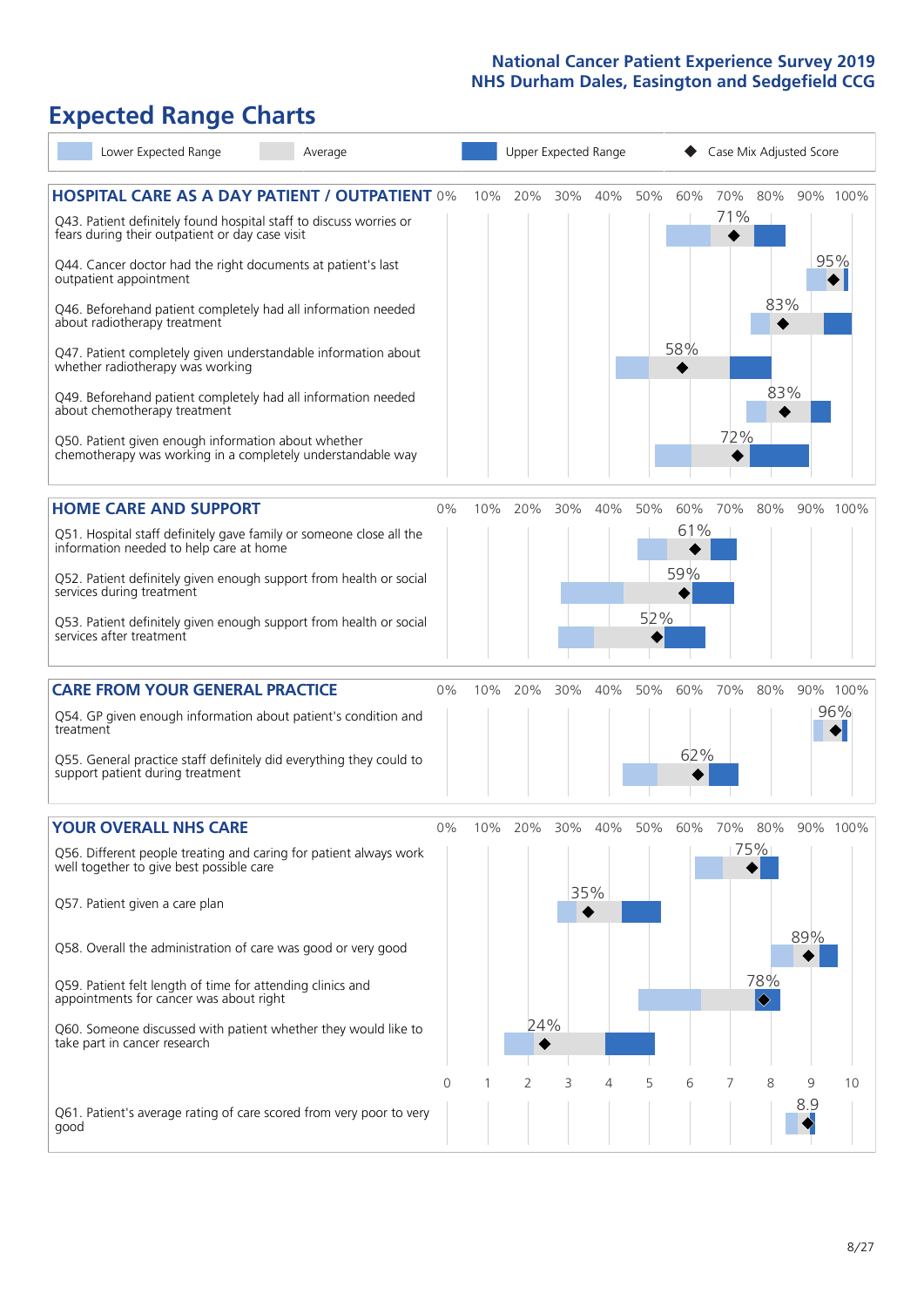# **Comparability Tables**

\* Indicates where a score has been suppressed because there are less than 21 responses.

\*\* No score available for 2018.

 $\triangle$  or  $\nabla$ 

Change 2018-2019: Indicates where 2019 score is significantly higher or lower than 2018 score Change Overall: Indicates significant change overall (2015, 2016, 2017, 2018 and 2019).

Adjusted Score below Lower Expected Range Adjusted Score between Upper and Lower Expected Ranges Adjusted Score above Upper Expected Range

|                                                                             |           |               | Unadjusted Scores |               |                         |                   |               | Case Mix Adjusted Scores |                                     |                   |
|-----------------------------------------------------------------------------|-----------|---------------|-------------------|---------------|-------------------------|-------------------|---------------|--------------------------|-------------------------------------|-------------------|
|                                                                             | 2018<br>n | 2018<br>Score | 2019<br>n         | 2019<br>Score | Change<br>2018-<br>2019 | Change<br>Overall | 2019<br>Score | Lower<br>Range           | Upper<br>Expected Expected<br>Range | National<br>Score |
| <b>SEEING YOUR GP</b>                                                       |           |               |                   |               |                         |                   |               |                          |                                     |                   |
| Q1. Saw GP once or twice before being told they needed to go<br>to hospital | 346       | 78%           | 262               | 75%           |                         |                   | 76%           | 74%                      | 84%                                 | 79%               |
| Q2. Patient thought they were seen as soon as necessary                     | 465       | 87%           | 361               | 86%           |                         |                   | 86%           | 80%                      | 88%                                 | 84%               |
|                                                                             |           |               |                   |               |                         |                   |               |                          |                                     |                   |
| <b>DIAGNOSTIC TESTS</b>                                                     |           |               |                   |               |                         |                   |               |                          |                                     |                   |
| Q5. Received all the information needed about the test                      | $***$     | **            | 310               | 96%           |                         |                   | 96%           | 93%                      | 97%                                 | 95%               |

| <u>US. NCCCIVED ON THE INTERNATION NECESSARY ORIGINAL THE TEST </u>       |     |     |     | 39 W |  | JU 70 | <i>JJ 1</i> U | <i>JIV</i> | <i>,,,</i> , |
|---------------------------------------------------------------------------|-----|-----|-----|------|--|-------|---------------|------------|--------------|
| Q6. The length of time waiting for the test to be done was<br>about right | 379 | 91% | 315 | 89%  |  | 89%   | 84%           | 92%        | 88%          |
| Q7. Test results explained in completely understandable way               | 386 | 82% | 319 | 83%  |  | 83%   | 75%           | 84%        | 80%          |

| <b>FINDING OUT WHAT WAS WRONG WITH YOU</b>                                                      |     |     |     |     |     |     |     |     |
|-------------------------------------------------------------------------------------------------|-----|-----|-----|-----|-----|-----|-----|-----|
| Q10. Patient told they could bring a family member or friend<br>when first told they had cancer | 442 | 84% | 345 | 80% | 79% | 71% | 82% | 77% |
| Q11. Patient felt they were told sensitively that they had cancer                               | 467 | 86% | 369 | 87% | 86% | 82% | 89% | 86% |
| Q12. Patient completely understood the explanation of what<br>was wrong                         | 469 | 77% | 368 | 77% | 77% | 69% | 78% | 73% |
| Q13. Patient given easy to understand written information<br>about the type of cancer they had  | 399 | 76% | 322 | 73% | 72% | 70% | 79% | 74% |

| <b>DECIDING THE BEST TREATMENT FOR YOU</b>                                                              |      |     |     |     |  |     |     |     |     |
|---------------------------------------------------------------------------------------------------------|------|-----|-----|-----|--|-----|-----|-----|-----|
| Q14. Patient felt that treatment options were completely<br>explained                                   | 422  | 86% | 330 | 86% |  | 85% | 79% | 87% | 83% |
| Q15. Patient felt possible side effects were definitely explained<br>in an understandable way           | 451  | 81% | 357 | 73% |  | 72% | 68% | 77% | 73% |
| Q16. Patient definitely given practical advice and support in<br>dealing with side effects of treatment | 452  | 72% | 354 | 67% |  | 65% | 62% | 72% | 67% |
| Q17. Patient definitely told about side effects that could affect<br>them in the future                 | 418  | 61% | 335 | 56% |  | 54% | 51% | 62% | 57% |
| Q18. Patient definitely involved as much as they wanted in<br>decisions about care and treatment        | $**$ | **  | 368 | 81% |  | 81% | 77% | 85% | 81% |

| <b>CLINICAL NURSE SPECIALIST (CNS)</b>                                                    |     |     |     |     |     |     |     |     |
|-------------------------------------------------------------------------------------------|-----|-----|-----|-----|-----|-----|-----|-----|
| Q19. Patient given the name of a CNS who would support them<br>through their treatment    | 454 | 91% | 349 | 92% | 92% | 89% | 95% | 92% |
| Q20. Patient found it very or quite easy to contact their CNS                             | 363 | 92% | 286 | 88% | 87% | 80% | 89% | 85% |
| Q21. Patient got understandable answers to important<br>questions all or most of the time | 355 | 90% | 273 | 88% | 89% | 84% | 91% | 87% |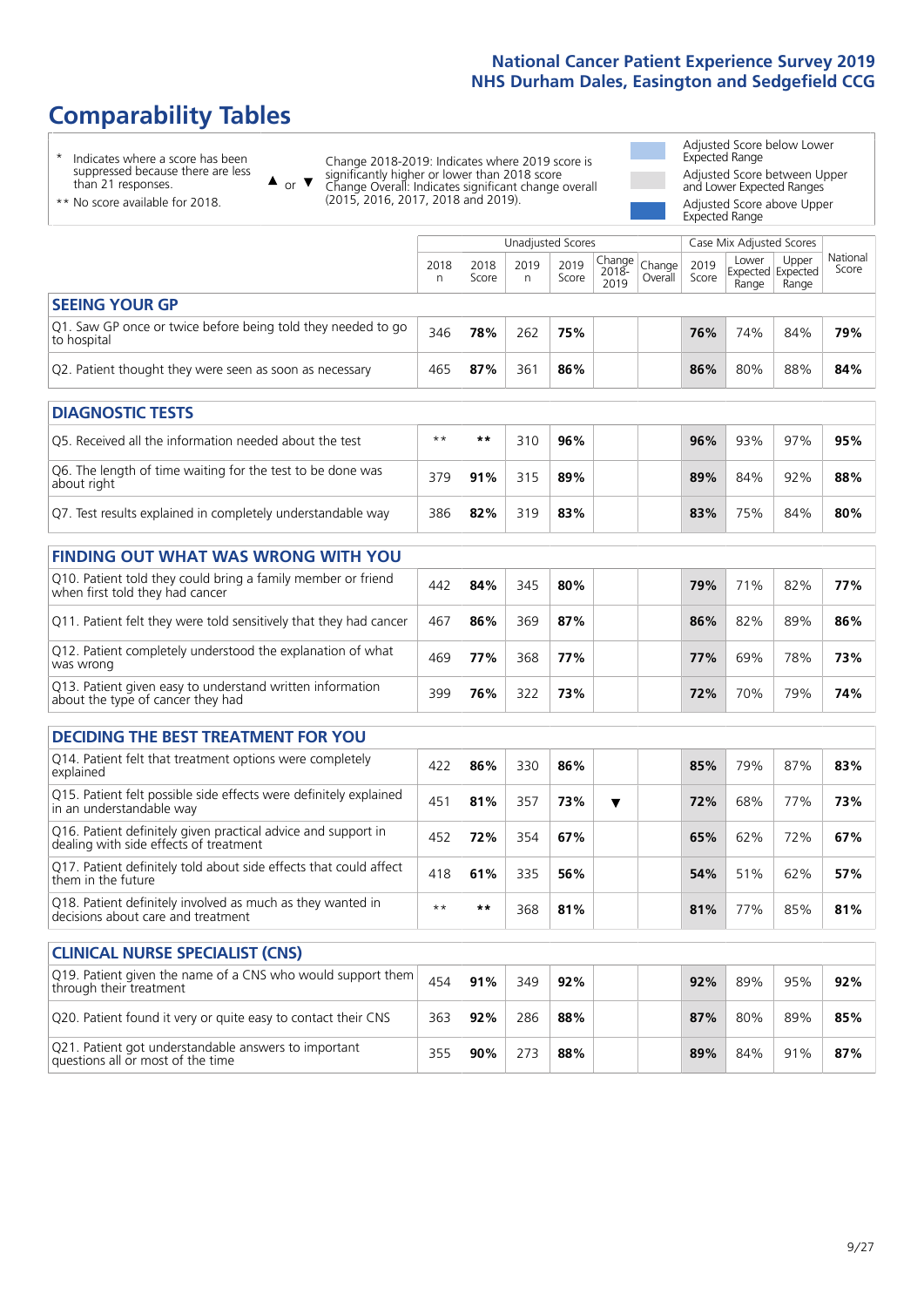# **Comparability Tables**

\* Indicates where a score has been suppressed because there are less than 21 responses.

\*\* No score available for 2018.

 $\triangle$  or  $\nabla$ 

Change 2018-2019: Indicates where 2019 score is significantly higher or lower than 2018 score Change Overall: Indicates significant change overall (2015, 2016, 2017, 2018 and 2019).

Adjusted Score below Lower Expected Range Adjusted Score between Upper and Lower Expected Ranges Adjusted Score above Upper Expected Range

|                                                                                                                   |              |               | <b>Unadjusted Scores</b> |               |                         |                   |               | Case Mix Adjusted Scores |                                     |                   |
|-------------------------------------------------------------------------------------------------------------------|--------------|---------------|--------------------------|---------------|-------------------------|-------------------|---------------|--------------------------|-------------------------------------|-------------------|
|                                                                                                                   | 2018<br>n    | 2018<br>Score | 2019<br>n                | 2019<br>Score | Change<br>2018-<br>2019 | Change<br>Overall | 2019<br>Score | Lower<br>Range           | Upper<br>Expected Expected<br>Range | National<br>Score |
| <b>SUPPORT FOR PEOPLE WITH CANCER</b>                                                                             |              |               |                          |               |                         |                   |               |                          |                                     |                   |
| Q22. Hospital staff gave information about support or self-help<br>groups for people with cancer                  | 360          | 84%           | 263                      | 84%           |                         |                   | 84%           | 84%                      | 92%                                 | 88%               |
| Q23. Hospital staff discussed or gave information about the<br>impact cancer could have on day to day activities  | 324          | 84%           | 250                      | 82%           |                         |                   | 82%           | 79%                      | 89%                                 | 84%               |
| Q24. Hospital staff gave information on getting financial help or<br>possible benefits                            | 263          | 54%           | 220                      | 59%           |                         |                   | 59%           | 56%                      | 69%                                 | 63%               |
| Q25. Hospital staff told patient they could get free prescriptions                                                | 207          | 78%           | 177                      | 82%           |                         |                   | 82%           | 76%                      | 88%                                 | 82%               |
| <b>OPERATIONS</b>                                                                                                 |              |               |                          |               |                         |                   |               |                          |                                     |                   |
| Q27. Beforehand, patient had all the information needed about<br>the operation                                    | 244          | 98%           | 206                      | 96%           |                         |                   | 96%           | 94%                      | 99%                                 | 96%               |
| Q28. Afterwards, staff completely explained how operation had<br>gone in understandable way                       | 242          | 86%           | 205                      | 78%           |                         |                   | 78%           | 74%                      | 85%                                 | 79%               |
| <b>HOSPITAL CARE AS AN INPATIENT</b>                                                                              |              |               |                          |               |                         |                   |               |                          |                                     |                   |
| Q30. Hospital staff didn't talk in front of patient as if patient<br>wasn't there                                 | $**$         | $***$         | 178                      | 84%           |                         |                   | 85%           | 78%                      | 89%                                 | 84%               |
| Q31. Patient had confidence and trust in all doctors treating<br>them                                             | $* *$        | $***$         | 179                      | 89%           |                         |                   | 88%           | 78%                      | 89%                                 | 84%               |
| Q32. Patient's family or someone close definitely felt able to talk<br>to a doctor                                | $\star\star$ | $***$         | 159                      | 78%           |                         |                   | 77%           | 65%                      | 79%                                 | 72%               |
| Q33. Patient had confidence and trust in all the ward nurses<br>treating them                                     | $* *$        | **            | 180                      | 74%           |                         |                   | 73%           | 68%                      | 81%                                 | 74%               |
| Q34. Patient thought there were always or nearly always<br>enough nurses on duty to care for them                 | $\star\star$ | $***$         | 175                      | 66%           |                         |                   | 66%           | 57%                      | 72%                                 | 64%               |
| Q35. All hospital staff asked patient what name they prefer to<br>be called by                                    | $* *$        | $***$         | 177                      | 79%           |                         |                   | 77%           | 62%                      | 80%                                 | 71%               |
| Q36. Patient always given enough privacy when discussing<br>condition or treatment                                | $* *$        | $***$         | 179                      | 87%           |                         |                   | 86%           | 79%                      | 90%                                 | 85%               |
| Q37. Patient definitely found hospital staff to discuss worries or<br>fears during their inpatient visit          | $* *$        | $***$         | 130                      | 59%           |                         |                   | 57%           | 43%                      | 60%                                 | 52%               |
| Q38. Hospital staff definitely did everything they could to help<br>control pain                                  | $* *$        | $***$         | 160                      | 85%           |                         |                   | 84%           | 77%                      | 89%                                 | 83%               |
| Q39. Patient always felt they were treated with respect and<br>dignity while in hospital                          | $***$        | $***$         | 180                      | 86%           |                         |                   | 86%           | 83%                      | 93%                                 | 88%               |
| Q40. Patient given clear written information about what should<br>or should not do after leaving hospital         | $* *$        | $***$         | 166                      | 88%           |                         |                   | 87%           | 81%                      | 91%                                 | 86%               |
| Q41. Hospital staff told patient who to contact if worried about<br>condition or treatment after leaving hospital | $**$         | $***$         | 168                      | 95%           |                         |                   | 95%           | 91%                      | 98%                                 | 94%               |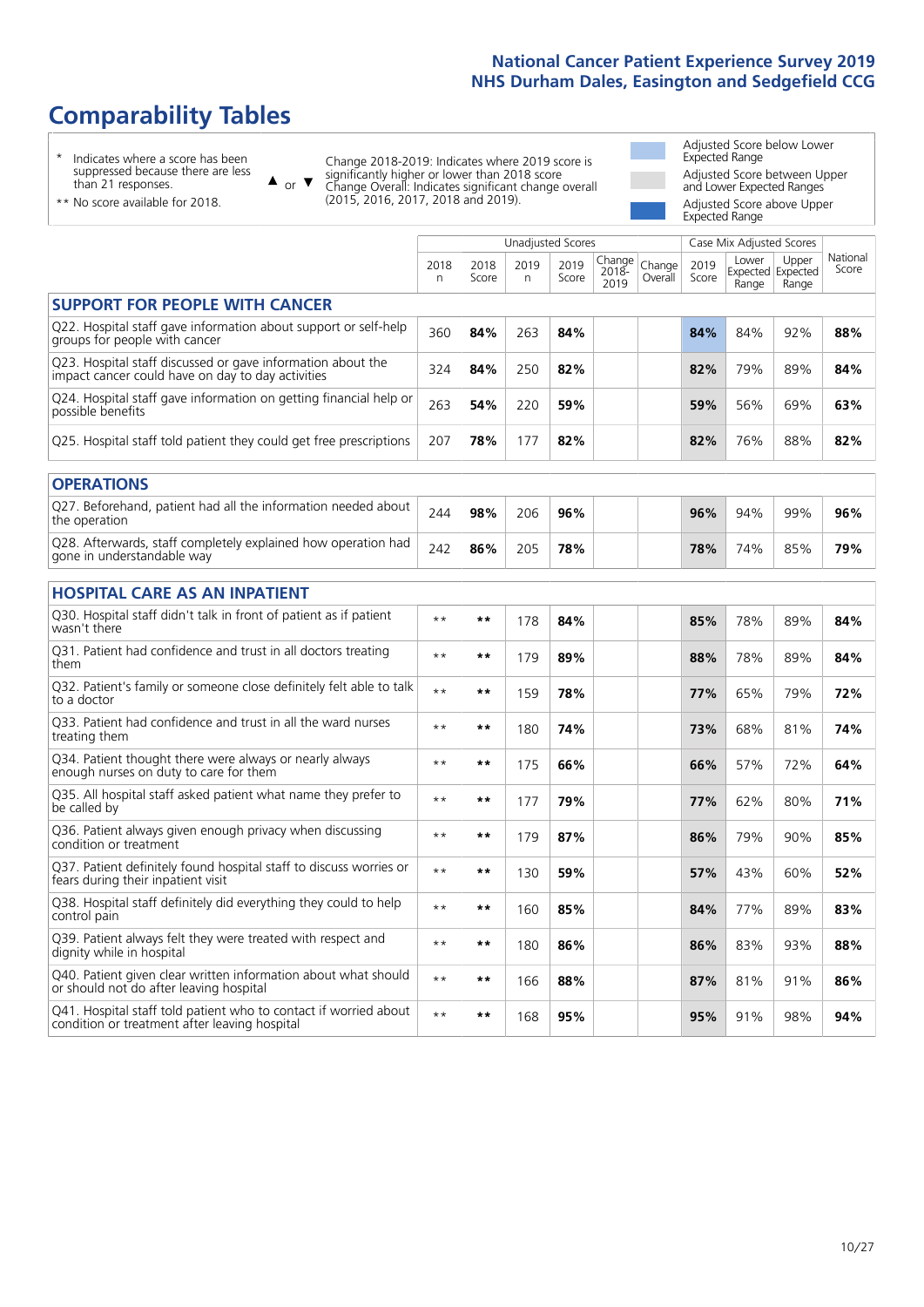# **Comparability Tables**

\* Indicates where a score has been suppressed because there are less than 21 responses.

\*\* No score available for 2018.

or  $\blacktriangledown$  $\blacktriangle$ 

Change 2018-2019: Indicates where 2019 score is significantly higher or lower than 2018 score Change Overall: Indicates significant change overall (2015, 2016, 2017, 2018 and 2019).

Adjusted Score below Lower Expected Range Adjusted Score between Upper and Lower Expected Ranges Adjusted Score above Upper Expected Range

|                                                                                                                       |           |               |            | <b>Unadjusted Scores</b> |                         |                   | Case Mix Adjusted Scores |                |                                     |                   |
|-----------------------------------------------------------------------------------------------------------------------|-----------|---------------|------------|--------------------------|-------------------------|-------------------|--------------------------|----------------|-------------------------------------|-------------------|
|                                                                                                                       | 2018<br>n | 2018<br>Score | 2019<br>n. | 2019<br>Score            | Change<br>2018-<br>2019 | Change<br>Overall | 2019<br>Score            | Lower<br>Range | Upper<br>Expected Expected<br>Range | National<br>Score |
| <b>HOSPITAL CARE AS A DAY PATIENT / OUTPATIENT</b>                                                                    |           |               |            |                          |                         |                   |                          |                |                                     |                   |
| Q43. Patient definitely found hospital staff to discuss worries or<br>fears during their outpatient or day case visit | 371       | 76%           | 277        | 71%                      |                         |                   | 71%                      | 65%            | 76%                                 | 71%               |
| Q44. Cancer doctor had the right documents at patient's last<br>outpatient appointment                                | 424       | 96%           | 328        | 96%                      |                         |                   | 95%                      | 94%            | 98%                                 | 96%               |
| Q46. Beforehand patient completely had all information needed<br>about radiotherapy treatment                         | 104       | 91%           | 99         | 84%                      |                         |                   | 83%                      | 80%            | 93%                                 | 86%               |
| Q47. Patient completely given understandable information<br>about whether radiotherapy was working                    | 89        | 71%           | 91         | 59%                      |                         |                   | 58%                      | 50%            | 70%                                 | 60%               |
| Q49. Beforehand patient completely had all information needed<br>about chemotherapy treatment                         | 217       | 87%           | 169        | 84%                      |                         |                   | 83%                      | 79%            | 90%                                 | 84%               |
| Q50. Patient given enough information about whether<br>chemotherapy was working in a completely understandable way    | 196       | 74%           | 158        | 72%                      |                         |                   | 72%                      | 60%            | 75%                                 | 68%               |
| <b>HOME CARE AND SUPPORT</b>                                                                                          |           |               |            |                          |                         |                   |                          |                |                                     |                   |
| Q51. Hospital staff definitely gave family or someone close all<br>the information needed to help care at home        | 389       | 66%           | 317        | 62%                      |                         |                   | 61%                      | 54%            | 65%                                 | 60%               |
| Q52. Patient definitely given enough support from health or<br>social services during treatment                       | 261       | 54%           | 199        | 58%                      |                         |                   | 59%                      | 44%            | 61%                                 | 52%               |
| Q53. Patient definitely given enough support from health or<br>social services after treatment                        | 151       | 46%           | 127        | 51%                      |                         |                   | 52%                      | 36%            | 54%                                 | 45%               |
| <b>CARE FROM YOUR GENERAL PRACTICE</b>                                                                                |           |               |            |                          |                         |                   |                          |                |                                     |                   |
| Q54. GP given enough information about patient's condition<br>and treatment                                           | 398       | 96%           | 305        | 96%                      |                         |                   | 96%                      | 93%            | 98%                                 | 95%               |
| Q55. General practice staff definitely did everything they could<br>to support patient during treatment               | 333       | 61%           | 246        | 62%                      |                         |                   | 62%                      | 52%            | 65%                                 | 58%               |
| <b>YOUR OVERALL NHS CARE</b>                                                                                          |           |               |            |                          |                         |                   |                          |                |                                     |                   |
| Q56. Different people treating and caring for patient always                                                          |           |               |            |                          |                         |                   |                          |                |                                     |                   |
| work well together to give best possible care                                                                         | $***$     | **            | 354        | 76%                      |                         |                   | 75%                      | 68%            | 77%                                 | 73%               |
| Q57. Patient given a care plan                                                                                        | 351       | 40%           | 278        | 37%                      |                         |                   | 35%                      | 32%            | 43%                                 | 38%               |
| Q58. Overall the administration of care was good or very good                                                         | 465       | 92%           | 362        | 90%                      |                         |                   | 89%                      | 85%            | 92%                                 | 89%               |
| Q59. Patient felt length of time for attending clinics and<br>appointments for cancer was about right                 | 462       | 81%           | 361        | 79%                      |                         |                   | 78%                      | 63%            | 76%                                 | 69%               |
| Q60. Someone discussed with patient whether they would like<br>to take part in cancer research                        | 440       | 24%           | 339        | 23%                      |                         |                   | 24%                      | 22%            | 39%                                 | 30%               |

Q61. Patient's average rating of care scored from very poor to very good <sup>457</sup> **8.9** <sup>354</sup> **8.9 8.9** 8.7 9.0 **8.8**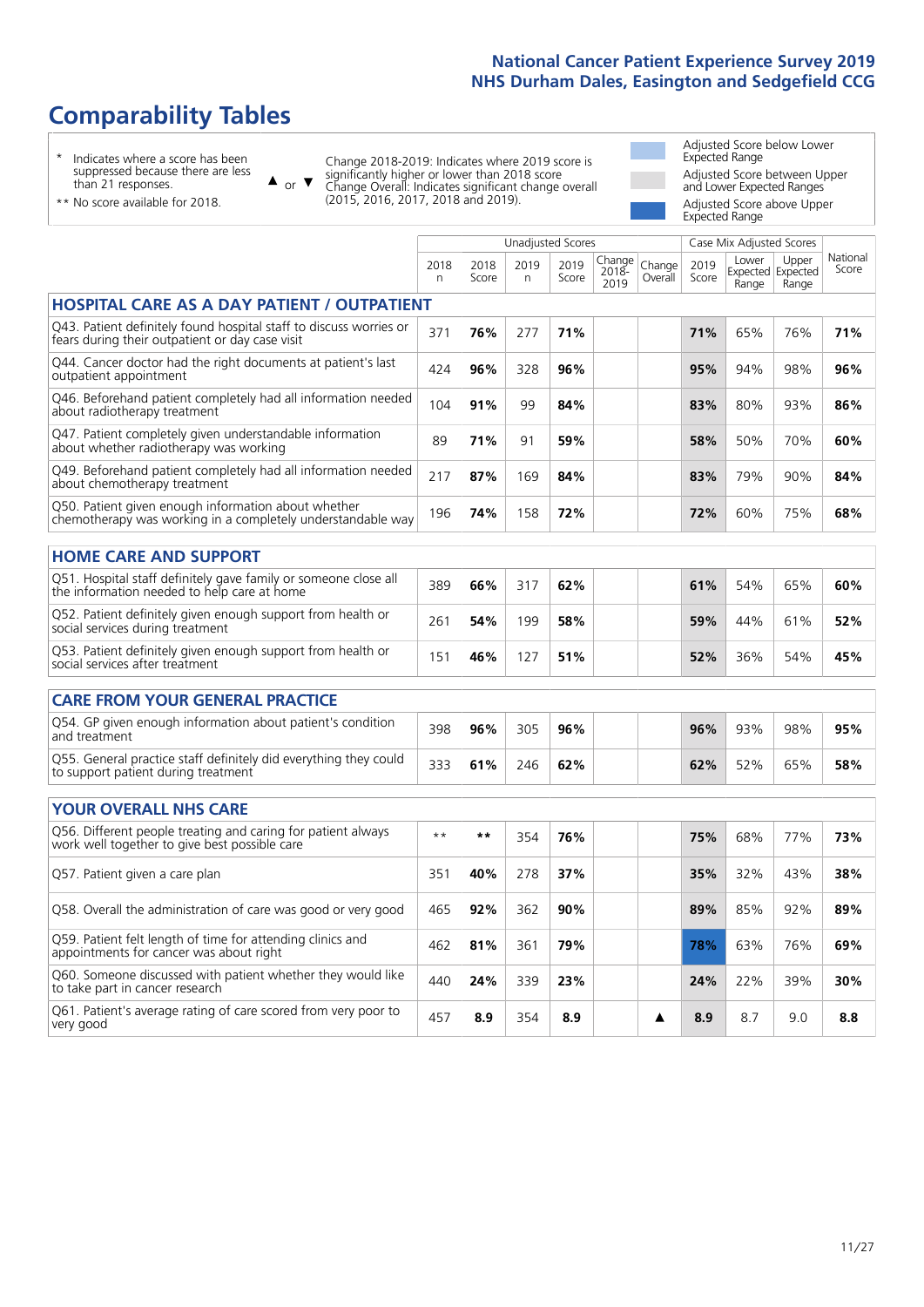# **Tumour Type Tables**

- \* Indicates where a score has been suppressed because there are less than 21 responses.
- n.a. Indicates that there were no respondents for that tumour group.

| <b>SEEING YOUR GP</b>                           |                                                                  |              |               |                   |                    |                |                  |      | Tumour Group |         |         |                 |            |             |                |
|-------------------------------------------------|------------------------------------------------------------------|--------------|---------------|-------------------|--------------------|----------------|------------------|------|--------------|---------|---------|-----------------|------------|-------------|----------------|
|                                                 |                                                                  | Brain<br>CNS | <b>Breast</b> | Colorectal<br>LGT | ᠊ᢛ<br>Gynaecologic | Haematological | Head and<br>Neck | Lung | Prostate     | Sarcoma | Skin    | Upper<br>Gastro | Jrological | Other       | All<br>Cancers |
| Q1. Saw GP once or twice before being told they | <b>CCG</b>                                                       | $\star$      |               | 92% 65%           |                    | 62%            | $\star$          |      | 62% 71%      |         | $\star$ | $\star$         |            | 85% 81% 75% |                |
| needed to go to hospital                        | National 59% 94% 75% 77% 67% 79% 71% 82% 71% 90% 74% 83% 74% 79% |              |               |                   |                    |                |                  |      |              |         |         |                 |            |             |                |
| Q2. Patient thought they were seen as soon as   | <b>CCG</b>                                                       | $\star$      |               | 93% 85%           |                    | 84%            | $\star$          |      | 81% 86%      |         | $\star$ |                 |            | 85% 83% 86% |                |
| necessary                                       | National 79% 89% 83% 81% 82% 81% 84% 86% 69% 85% 79% 85% 79%     |              |               |                   |                    |                |                  |      |              |         |         |                 |            |             | 84%            |

#### **DIAGNOSTIC TESTS** Tumour Group

|                                                   |              | Brain   | <b>Breast</b> | ╮<br>Colorectal             | ᢛ<br>Gynaecologic | Haematological | Head and<br>Neck | Lung        | Prostate | Sarcoma | Skin    | Upper<br>Gastro | Urological                                                      | Other   | All<br>Cancers |
|---------------------------------------------------|--------------|---------|---------------|-----------------------------|-------------------|----------------|------------------|-------------|----------|---------|---------|-----------------|-----------------------------------------------------------------|---------|----------------|
| Q5. Received all the information needed about     | <b>CCG</b>   | $\star$ |               | 97% 98%                     |                   | 98%            | $\star$          | 100% 88%    |          |         | $\star$ | $\star$         | 94%                                                             | $\star$ | 96%            |
| the test                                          | National     | 93%     | 95%           | 95%                         | 93%               | 95%            |                  | 93% 95% 95% |          | 93%     | 96%     | 95%             | 95%                                                             | 95%     | 95%            |
| Q6. The length of time waiting for the test to be | <b>CCG</b>   | $\star$ |               | 94% 92%                     | $\star$           | 84%            | $\star$          |             | 84% 88%  |         | $\star$ | $\star$         |                                                                 |         | 90% 86% 89%    |
| done was about right                              | National     |         |               | 84% 91% 88%                 |                   |                |                  |             |          |         |         |                 | 86%   89%   88%   87%   87%   81%   87%   84%   87%   86%   88% |         |                |
| Q7. Test results explained in completely          | <b>CCG</b>   | $\star$ |               | 90% 83%                     | $\star$           | 84%            | $\star$          |             | 84% 80%  |         | $\star$ | $\star$         |                                                                 |         | 81% 81% 83%    |
| understandable way                                | National 71% |         |               | 83% 82% 77% 77% 79% 80% 80% |                   |                |                  |             |          |         |         |                 | 78% 84% 75% 80% 76% 80%                                         |         |                |

| <b>FINDING OUT WHAT WAS WRONG WITH YOU</b>        |            |         |               |                       |                |                   |                        |         | <b>Tumour Group</b> |         |         |                 |            |         |                |
|---------------------------------------------------|------------|---------|---------------|-----------------------|----------------|-------------------|------------------------|---------|---------------------|---------|---------|-----------------|------------|---------|----------------|
|                                                   |            | Brain   | <b>Breast</b> | olorectal<br>LGT<br>Û | Gynaecological | aematologica<br>エ | ad and<br>Neck<br>Head | Lung    | Prostate            | Sarcoma | Skin    | Upper<br>Gastro | Urological | Other   | All<br>Cancers |
| Q10. Patient told they could bring a family       | CCG        | $\star$ | 85%           | 90%                   | $\star$        | 70%               | $\star$                |         | 75% 82%             | $\star$ | $\star$ | $\star$         | 81%        | 82%     | 80%            |
| member or friend when first told they had cancer  | National   | 85%     | 82%           | 82%                   | 71%            | 71%               | 71%                    | 77%     | 79%                 | 73%     | 69%     | 76%             | 73%        | 75%     | 77%            |
| Q11. Patient felt they were told sensitively that | CCG        | $\star$ | 89% 85%       |                       |                | 87%               | $\star$                | 85% 83% |                     | $\ast$  | $\star$ |                 | 85%        | 88%     | 87%            |
| they had cancer                                   | National   | 79%     |               | 89% 87% 82%           |                |                   | 84% 87%                |         | 83% 86%             | 84%     |         | 89% 81%         |            | 84% 83% | 86%            |
| Q12. Patient completely understood the            | CCG        | $\star$ | 86% 85%       |                       |                | 68%               | $^\star$               | 79%     | 76%                 | $\star$ |         |                 | 71%        | 72%     | 77%            |
| explanation of what was wrong                     | National   | 66%     | 77%           | 79%                   | 73%            | 60%               | 78%                    | 76%     | 79%                 | 67%     | 80%     | 70%             | 77%        | 70%     | 73%            |
| Q13. Patient given easy to understand written     | <b>CCG</b> | $\star$ | 77%           | 79%                   |                | 73%               | $\star$                | 77% 65% |                     | $\star$ | $\star$ | $\star$         | 65%        | $\ast$  | 73%            |
| information about the type of cancer they had     | National   | 66%     | 78%           | 73%                   | 71%            | 76%               | 69%                    | 67% 83% |                     | 67%     | 84%     | 67%             | 74%        | 65%     | 74%            |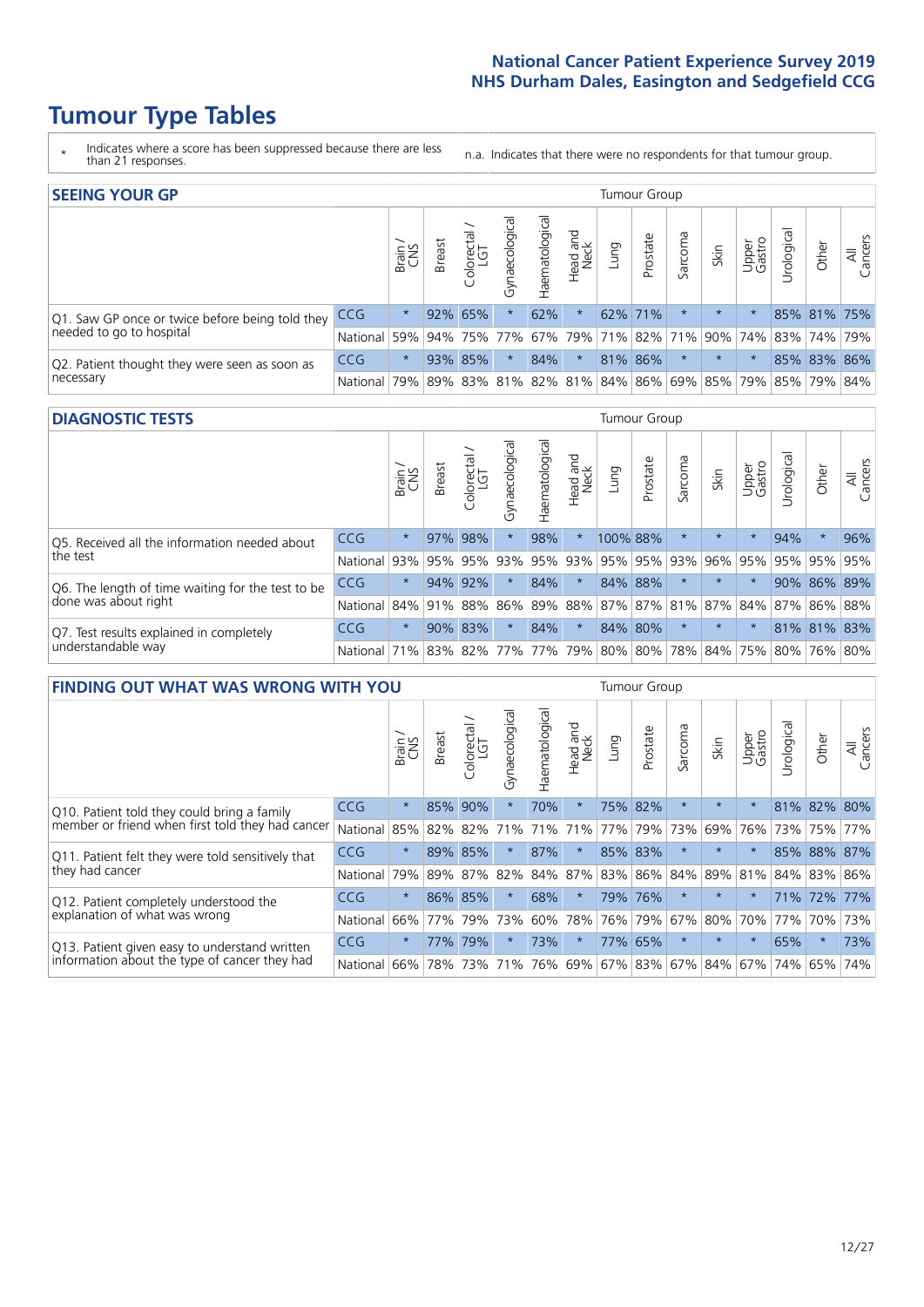# **Tumour Type Tables**

\* Indicates where a score has been suppressed because there are less than 21 responses.

n.a. Indicates that there were no respondents for that tumour group.

| <b>DECIDING THE BEST TREATMENT FOR YOU</b>         |            |         |               |                       |                |                |                        |      | <b>Tumour Group</b> |                             |         |                 |            |             |                |
|----------------------------------------------------|------------|---------|---------------|-----------------------|----------------|----------------|------------------------|------|---------------------|-----------------------------|---------|-----------------|------------|-------------|----------------|
|                                                    |            | Brain   | <b>Breast</b> | olorectal<br>LGT<br>Ũ | Gynaecological | Haematological | ad and<br>Neck<br>Head | Lung | Prostate            | Sarcoma                     | Skin    | Upper<br>Gastro | Jrological | Other       | All<br>Cancers |
| Q14. Patient felt that treatment options were      | CCG        | $\star$ | 88%           | 84%                   | $\star$        | 89%            | $\star$                |      | 86% 81%             | $\star$                     | $\star$ | $\star$         | 79%        | 78%         | 86%            |
| completely explained                               | National   | 85%     | 85%           | 85%                   | 85%            | 82%            | 87%                    |      | 84% 83%             | 83%                         | 89%     | 81%             | 83%        | 79% 83%     |                |
| Q15. Patient felt possible side effects were       | <b>CCG</b> | $\star$ | 78%           | 70%                   |                | 75%            | $\star$                |      | 71% 83%             | $\star$                     | $\star$ | $\star$         |            | 61% 58% 73% |                |
| definitely explained in an understandable way      | National   | 69%     | 74%           | 76%                   | 75%            | 69%            | 73%                    |      | 74% 73%             | 73%                         | 77%     | 72%             | 71%        | 70%         | 73%            |
| Q16. Patient definitely given practical advice and | <b>CCG</b> | $\star$ | 74%           | 74%                   | $\star$        | 64%            | $\star$                |      | 58% 72%             | $\star$                     | $\star$ | $\star$         |            | 59% 67% 67% |                |
| support in dealing with side effects of treatment  | National   | 63%     | 70%           | 70%                   | 69%            | 65%            | 70%                    |      | 69% 65%             | 66%                         | 71%     | 66%             |            | 63% 64%     | 67%            |
| Q17. Patient definitely told about side effects    | <b>CCG</b> | $\star$ | 59%           | 49%                   | $\star$        | 51%            | $\star$                |      | 47% 74%             | $^\star$                    | $\star$ | $\star$         |            | 54% 52%     | 56%            |
| that could affect them in the future               | National   | 62%     | 57%           | 59%                   | 56%            | 51%            | 64%                    |      | 56% 66%             | 54%                         | 66%     | 53%             |            | 56% 52%     | 57%            |
| Q18. Patient definitely involved as much as they   | <b>CCG</b> | $\star$ | 82%           | 80%                   | $\star$        | 89%            | $\star$                |      | 74% 86%             | $\star$                     | $\star$ | $\star$         |            | 74% 76% 81% |                |
| wanted in decisions about care and treatment       | National   | 79%     |               | 81% 83%               |                |                |                        |      |                     | 81% 80% 81% 81% 84% 81% 87% |         | 79%             | 79%        | 78% 81%     |                |

#### **CLINICAL NURSE SPECIALIST (CNS)** Tumour Group

|                                             |            | Brain   | <b>Breast</b>   | Colorectal<br>LGT | Gynaecologica | శా<br>aematologi | Head and<br>Neck | Lung    | Prostate | Sarcoma | Skin    | Upper<br>Gastro                 | $\sigma$<br>rologica | Other        | All<br>Cancers |
|---------------------------------------------|------------|---------|-----------------|-------------------|---------------|------------------|------------------|---------|----------|---------|---------|---------------------------------|----------------------|--------------|----------------|
| Q19. Patient given the name of a CNS who    | CCG        | $\star$ | 100% 81%        |                   |               | 97%              | $\star$          | 88% 90% |          | $\star$ | $\star$ | $\star$                         |                      | 87% 100% 92% |                |
| would support them through their treatment  | National   | 95%     | 95%             | 92%               | 95%           | 92%              | 91%              | 94% 91% |          | 91%     | 91%     | 93%                             | 85%                  | 89%          | 92%            |
| Q20. Patient found it very or quite easy to | CCG        | $\star$ |                 | 91% 95%           |               | 91%              | $\star$          |         | 70% 87%  |         | $\star$ | $\star$                         | 86%                  | $\star$      | 88%            |
| contact their CNS                           | National   |         | 86% 84% 88% 85% |                   |               | 87%              | 86%              | 86% 80% |          |         |         | 86% 90% 85%                     |                      | 83% 83%      | 85%            |
| Q21. Patient got understandable answers to  | <b>CCG</b> | $\star$ | 89%             | 95%               |               | 94%              | $\star$          | 76%     | $\star$  | $\star$ | $\star$ | $\star$                         | 86%                  | $\star$      | 88%            |
| important questions all or most of the time | National   |         | 82% 87% 89% 86% |                   |               |                  |                  |         |          |         |         | 89% 88% 86% 87% 87% 93% 86% 87% |                      | 86%          | 87%            |

| <b>SUPPORT FOR PEOPLE WITH CANCER</b>                                                             |            |         |               |                        |                |                |                        |         | Tumour Group |              |         |                 |           |         |                |
|---------------------------------------------------------------------------------------------------|------------|---------|---------------|------------------------|----------------|----------------|------------------------|---------|--------------|--------------|---------|-----------------|-----------|---------|----------------|
|                                                                                                   |            | Brain   | <b>Breast</b> | olorectal.<br>LGT<br>Ũ | Gynaecological | Haematological | ad and<br>Neck<br>Head | Lung    | Prostate     | arcoma<br>ιñ | Skin    | Upper<br>Gastro | Jrologica | Other   | All<br>Cancers |
| Q22. Hospital staff gave information about<br>support or self-help groups for people with         | <b>CCG</b> | $\star$ | 89%           | 83%                    | $\star$        | 91%            | $\star$                | 90%     | 83%          | $\star$      | $\star$ | $\star$         | $\star$   | $\star$ | 84%            |
| cancer                                                                                            | National   | 92%     | 92%           | 88%                    | 87%            | 86%            | 88%                    |         | 87% 91%      | 86%          | 90%     | 88%             | 81%       | 83%     | 88%            |
| Q23. Hospital staff discussed or gave information<br>about the impact cancer could have on day to | CCG        | $\star$ | 88%           | 87%                    | $\star$        | 92%            | $\star$                | 77%     | 86%          | $\star$      | $\star$ | $\star$         | $\star$   | $\star$ | 82%            |
| day activities                                                                                    | National   | 84%     | 86%           | 85%                    | 82%            | 84%            | 84%                    | 83%     | 88%          | 81%          | 86%     | 83%             | 78%       | 79%     | 84%            |
| Q24. Hospital staff gave information on getting                                                   | CCG        | $\star$ | 62% 53%       |                        | $\star$        | 74%            | $\ast$                 | 85%     | $\star$      | $\star$      | $\star$ | $\star$         | $\star$   | $\star$ | 59%            |
| financial help or possible benefits                                                               | National   | 78%     |               | 68% 61%                | 66%            | 61%            | 67%                    | 72%     | 55%          | 64%          | 60%     | 64%             | 47%       | 59%     | 63%            |
| Q25. Hospital staff told patient they could get                                                   | <b>CCG</b> | $\star$ |               | 78% 86%                | $\star$        | 90%            | $\star$                | $\star$ | $\star$      | $\star$      | $\star$ | $\star$         | $\star$   | $\ast$  | 82%            |
| free prescriptions                                                                                | National   | 82%     |               | 81% 83%                | 79%            |                | 87% 84% 86% 80%        |         |              | 78%          | 71%     | $84\%$          |           | 73% 81% | 82%            |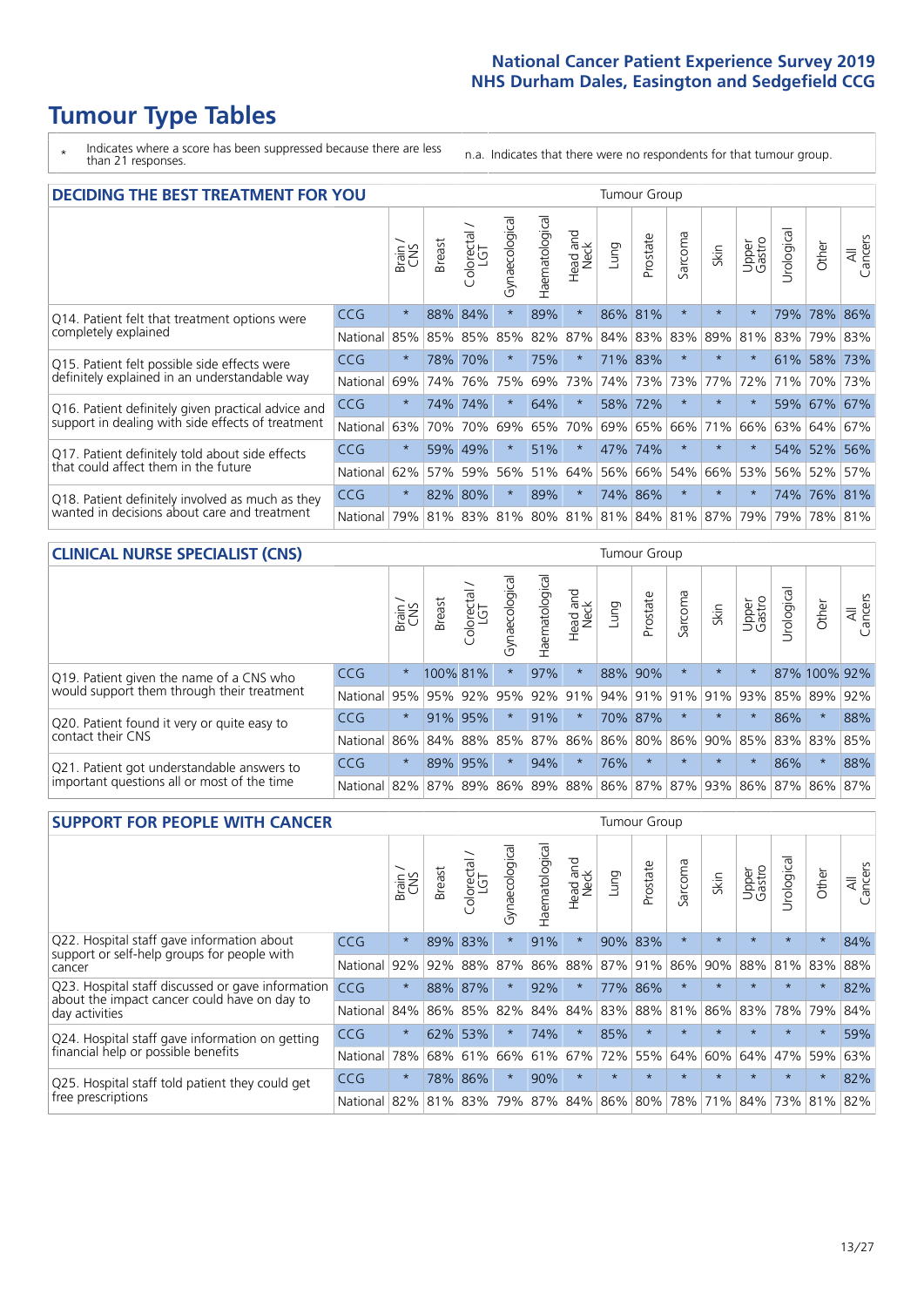# **Tumour Type Tables**

- \* Indicates where a score has been suppressed because there are less than 21 responses.
- n.a. Indicates that there were no respondents for that tumour group.

| <b>OPERATIONS</b>                                |            |         |               |                        |                   |                |                                        |         | Tumour Group |         |         |                 |            |                                                 |                |
|--------------------------------------------------|------------|---------|---------------|------------------------|-------------------|----------------|----------------------------------------|---------|--------------|---------|---------|-----------------|------------|-------------------------------------------------|----------------|
|                                                  |            | Brain   | <b>Breast</b> | olorectal.<br>LGT<br>Ü | ত<br>Gynaecologic | Haematological | Head and<br>Neck                       | Lung    | Prostate     | Sarcoma | Skin    | Upper<br>Gastro | Jrological | Other                                           | All<br>Cancers |
| Q27. Beforehand, patient had all the information | CCG        | $\star$ |               | 98% 97%                | $\star$           |                | $\star$                                | $\star$ | $\star$      | $\star$ | $\star$ | $\star$         | 92%        | $\ast$                                          | 96%            |
| needed about the operation                       | National   | 96%     |               | 97% 96%                |                   |                |                                        |         |              |         |         |                 |            | 96% 94% 96% 95% 97% 95% 96% 96% 95% 95% 95% 96% |                |
| Q28. Afterwards, staff completely explained how  | <b>CCG</b> | $\star$ |               | 86% 88%                | $\star$           | $\star$        | $\star$                                | $\star$ | $\star$      | $\star$ | $\star$ |                 | 69%        | $\star$                                         | 78%            |
| operation had gone in understandable way         | National   | 76%     |               | 79% 83%                |                   |                | 79%  78%  79%  79%  78%  80%  82%  79% |         |              |         |         |                 |            | 76%   77%                                       | 79%            |

#### **HOSPITAL CARE AS AN INPATIENT** Tumour Group

|                                                                                                          |              | Brain   | Breast  | Colorectal /<br>LGT | Gynaecological | Haematological | Head and<br>Neck | Lung        | Prostate | Sarcoma | Skin            | Upper<br>Gastro | Urological | Other   | All<br>Cancers |
|----------------------------------------------------------------------------------------------------------|--------------|---------|---------|---------------------|----------------|----------------|------------------|-------------|----------|---------|-----------------|-----------------|------------|---------|----------------|
| Q30. Hospital staff didn't talk in front of patient                                                      | CCG          | $\star$ | 96%     | 82%                 | $\star$        | 86%            | $\star$          | $\star$     | $\star$  | $\star$ | $\star$         | $\star$         | $\star$    | $\star$ | 84%            |
| as if patient wasn't there                                                                               | National     | 81%     | 86%     | 81%                 | 83%            | 84%            | 83%              | 81%         | 88%      | 86%     | 86%             | 81%             | 83%        | 82%     | 84%            |
| 031. Patient had confidence and trust in all<br>doctors treating them                                    | CCG          | $\star$ | 96%     | 92%                 |                | 73%            | $\star$          | $\star$     | $\star$  | $\star$ | $\star$         |                 | $\star$    | $\star$ | 89%            |
|                                                                                                          | National     | 82%     | 83%     | 85%                 | 83%            | 82%            |                  | 87% 83%     | 89%      | 86%     | 85%             | 81%             | 85%        | 80%     | 84%            |
| Q32. Patient's family or someone close definitely                                                        | CCG          | $\star$ | $\star$ | 76%                 |                | 82%            | $\star$          | $\star$     | $\star$  | $\star$ | $\star$         | $\star$         | $\star$    | $\star$ | 78%            |
| felt able to talk to a doctor                                                                            | National     | 67%     | 72%     | 73%                 | 72%            | 74%            | 75%              | 74%         | 72%      | 71%     | 74%             | 73%             | 71%        | 69%     | 72%            |
| Q33. Patient had confidence and trust in all the                                                         | CCG          | $\star$ | 72%     | 77%                 | $\star$        | 68%            | $\star$          | $\star$     | $\star$  | $\star$ | $\star$         | $\star$         | $\star$    | $\star$ | 74%            |
| ward nurses treating them                                                                                | National     | 72%     | 73%     | 72%                 | 71%            | 77%            | 75%              | 77%         | 79%      | 74%     | 75%             | 73%             | 77%        | 69%     | 74%            |
| Q34. Patient thought there were always or nearly                                                         | CCG          | $\star$ | 78%     | 64%                 | $\star$        | 59%            | $\star$          | $\star$     | $\star$  | $\star$ | $\star$         | $\star$         | $\star$    | $\star$ | 66%            |
| always enough nurses on duty to care for them                                                            | National     | 68%     | 64%     | 62%                 | 63%            | 63%            | 65%              | 68%         | 72%      | 65%     | 70%             | 65%             | 66%        | 60%     | 64%            |
| Q35. All hospital staff asked patient what name<br>they prefer to be called by                           | CCG          | $\star$ |         | 79% 76%             |                | 91%            | $\star$          | $\star$     | $\star$  | $\star$ | $\star$         | $\star$         | $\star$    | $\star$ | 79%            |
|                                                                                                          | National     | 68%     | 62%     | 74%                 | 65%            | 72%            | 71%              | 76%         | 72%      | 74%     | 70%             | 78%             | 76%        | 69%     | 71%            |
| Q36. Patient always given enough privacy when                                                            | CCG          | $\star$ | 96%     | 92%                 | $\star$        | 86%            | $\star$          | $\star$     | $\star$  | $\star$ | $\star$         | $\star$         | $\star$    | $\star$ | 87%            |
| discussing condition or treatment                                                                        | National     | 78%     | 84%     | 85%                 | 81%            |                |                  | 86% 87% 84% | 88%      | 84%     | 84%             | 84%             | 85%        | 82%     | 85%            |
| Q37. Patient definitely found hospital staff to<br>discuss worries or fears during their inpatient visit | CCG          | $\star$ | $\star$ | 62%                 | $\star$        | $\star$        | $\star$          | $\star$     | $\star$  | $\star$ | n.a.            |                 | $\star$    | $\star$ | 59%            |
|                                                                                                          | National     | 45%     | 51%     | 55%                 | 51%            | 56%            | 52%              | 49%         | 53%      | 54%     | 51%             | 53%             | 49%        | 46%     | 52%            |
| Q38. Hospital staff definitely did everything they                                                       | CCG          | $\star$ | 92% 97% |                     | $\star$        | $\star$        | $\star$          | $\star$     | $\star$  | $\star$ | n.a.            | $\star$         | $\star$    | $\star$ | 85%            |
| could to help control pain                                                                               | National     | 85%     | 83%     | 84%                 | 82%            | 82%            | 80%              | 84%         | 85%      | 83%     | 85%             | 82%             | 81%        | 82%     | 83%            |
| Q39. Patient always felt they were treated with                                                          | CCG          | $\star$ | 88%     | 92%                 | $\star$        | 86%            | $\star$          | $\star$     | $\star$  | $\star$ | $\star$         | $\star$         | $\star$    | $\star$ | 86%            |
| respect and dignity while in hospital                                                                    | National     | 85%     |         | 87% 87%             | 85%            |                |                  | 89% 87% 88% | 91%      | 89%     | 89%             | 88%             | 90%        | 86%     | 88%            |
| Q40. Patient given clear written information<br>about what should or should not do after leaving         | CCG          | $\star$ | 96% 83% |                     | $\star$        | 86%            | $\star$          | $\star$     | $\star$  | $\star$ | $\star$         | $\star$         | $\star$    | $\star$ | 88%            |
| hospital                                                                                                 | National     | 80%     | 89%     | 86%                 | 86%            | 83%            |                  | 87% 82%     | 91%      | 85%     | 90%             | 82%             | 87%        | 83%     | 86%            |
| Q41. Hospital staff told patient who to contact<br>if worried about condition or treatment after         | CCG          | $\star$ | 92%     | 97%                 | $\star$        | 95%            | $\star$          | $\star$     | $\star$  | $\star$ | $\star$         | $\star$         | $\star$    | $\star$ | 95%            |
| leaving hospital                                                                                         | National 94% |         |         | 95% 95% 93%         |                |                |                  | 96% 93% 92% |          |         | 96% 94% 95% 92% |                 | 92%        | 93%     | 94%            |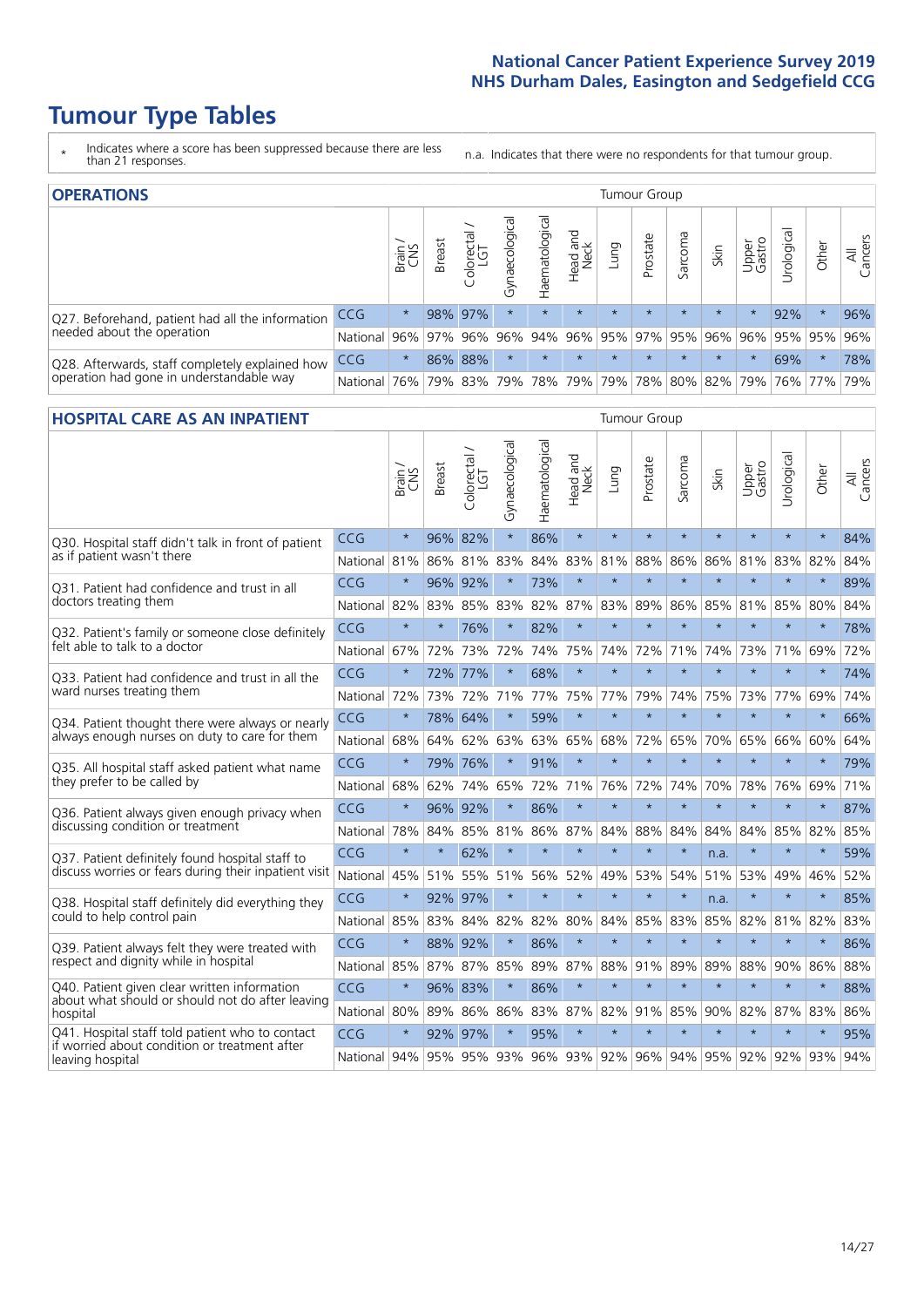# **Tumour Type Tables**

- \* Indicates where a score has been suppressed because there are less than 21 responses.
- n.a. Indicates that there were no respondents for that tumour group.

| <b>HOSPITAL CARE AS A DAY PATIENT / OUTPATIENT</b>                                                                       | <b>Tumour Group</b> |         |               |                 |                |                |                         |         |          |                  |         |                 |            |              |                |
|--------------------------------------------------------------------------------------------------------------------------|---------------------|---------|---------------|-----------------|----------------|----------------|-------------------------|---------|----------|------------------|---------|-----------------|------------|--------------|----------------|
|                                                                                                                          |                     | Brain   | <b>Breast</b> | ╮<br>Colorectal | Gynaecological | Haematological | ead and<br>Neck<br>Head | Lung    | Prostate | arcoma<br>$\sim$ | Skin    | Upper<br>Gastro | Jrological | Other        | All<br>Cancers |
| Q43. Patient definitely found hospital staff to<br>discuss worries or fears during their outpatient or<br>day case visit | CCG                 | $\star$ | 70%           | 77%             | $\star$        | 73%            | $\star$                 | 79%     | $\star$  | $\star$          |         | $\star$         | 64%        | $\star$      | 71%            |
|                                                                                                                          | National            | 66%     | 68%           | 73%             | 70%            | 73%            | 72%                     | 70%     | 74%      | 72%              | 72%     | 71%             | 67%        | 68%          | 71%            |
| Q44. Cancer doctor had the right documents at<br>patient's last outpatient appointment                                   | CCG                 | $\star$ | 97%           | 94%             |                | 95%            | $\star$                 | 97%     | 96%      | $\star$          |         |                 |            | 96% 100% 96% |                |
|                                                                                                                          | National            | 94%     | 96%           | 96%             | 96%            | 97%            | 96%                     | 96%     | 96%      | 96%              | 96%     | 94%             | 96%        | 95%          | 96%            |
| Q46. Beforehand patient completely had<br>all information needed about radiotherapy<br>treatment                         | <b>CCG</b>          | $\star$ | 83%           | $\star$         | $\star$        | $\star$        | $\star$                 | $\star$ | $\star$  | n.a.             | n.a.    | $\star$         | $\star$    | $\star$      | 84%            |
|                                                                                                                          | National            | 91%     | 88%           | 83%             | 88%            | 84%            | 86%                     | 86%     | 88%      | 88%              | 84%     | 86%             | 83%        | 84%          | 86%            |
| Q47. Patient completely given understandable<br>information about whether radiotherapy was<br>working                    | CCG                 | $\star$ | 58%           | $\star$         |                |                | $\star$                 | $\star$ | $\star$  | n.a.             | n.a.    | $\star$         |            | $\ast$       | 59%            |
|                                                                                                                          | National            | 56%     | 60%           | 57%             | 61%            | 62%            | 63%                     | 59%     | 60%      | 67%              | 57%     | 52%             | 59%        | 59%          | 60%            |
| Q49. Beforehand patient completely had all<br>information needed about chemotherapy<br>treatment                         | <b>CCG</b>          | $\star$ | 88%           | 87%             | $\star$        | 83%            | $\star$                 | $\star$ | $\star$  | $\star$          | $\star$ | $\star$         | $\star$    | $\star$      | 84%            |
|                                                                                                                          | National            | 80%     | 82%           | 86%             | 87%            | 85%            | 79%                     | 84%     | 86%      | 86%              | 90%     | 84%             | 85%        | 85%          | 84%            |
| Q50. Patient given enough information about                                                                              | <b>CCG</b>          | $\star$ | 80%           | 82%             | $\star$        | 85%            | $\star$                 | $\star$ | $\star$  | $\star$          | $\star$ | $\star$         | $\star$    | $\star$      | 72%            |
| whether chemotherapy was working in a<br>completely understandable way                                                   | National            | 54%     | 62%           | 64%             | 68%            | 75%            |                         | 57% 67% | 66%      | 71%              | 79%     | 61%             | 68%        | 69%          | 68%            |

#### **HOME CARE AND SUPPORT** Tumour Group

|                                                                                                                   |            | Brain   | <b>Breast</b> | Colorectal<br>LGT | $\overline{\sigma}$<br>Gynaecologic | ত<br>Haematologic | ad and<br>Neck<br>Head | Lung    | Prostate | Sarcoma | Skin    | Upper<br>Gastro | rological   | Other   | All<br>Cancers |
|-------------------------------------------------------------------------------------------------------------------|------------|---------|---------------|-------------------|-------------------------------------|-------------------|------------------------|---------|----------|---------|---------|-----------------|-------------|---------|----------------|
| Q51. Hospital staff definitely gave family or<br>someone close all the information needed to<br>help care at home | <b>CCG</b> | $\star$ |               | 55% 65%           |                                     | 78%               | $\star$                | 55%     | 64%      |         | $\star$ | $\star$         | 44%         | 65%     | 62%            |
|                                                                                                                   | National   | 58%     |               | 58% 63%           | 57%                                 | 62%               | 67%                    |         | 59% 61%  |         | 62% 65% | 60%             | 59%         | 55%     | 60%            |
| Q52. Patient definitely given enough support<br>from health or social services during treatment                   | <b>CCG</b> | $\star$ | 41% 75%       |                   |                                     | 72%               | $\star$                | 46%     |          |         |         | $\star$         | $\star$     | $\star$ | 58%            |
|                                                                                                                   | National   | 42%     | 52%           | 60%               |                                     | 45% 51%           | 59%                    | 50%     | 48%      |         | 53% 57% |                 | 54% 48% 51% |         | 52%            |
| Q53. Patient definitely given enough support<br>from health or social services after treatment                    | <b>CCG</b> | $\star$ | $\star$       | 57%               | $\star$                             | $\star$           | $\star$                | $\star$ | $\star$  | $\star$ | $\star$ | $\star$         | $\star$     | $\star$ | 51%            |
|                                                                                                                   | National   | 39%     | 41% 53%       |                   | 39%                                 | $ 43\% $          | 56%                    | 40%     | 46%      |         | 48% 59% | 47%             | 44%         | 44%     | 45%            |

| <b>CARE FROM YOUR GENERAL PRACTICE</b>                                                                     |              |               |               |                        |               |                |                  | <b>Tumour Group</b> |          |         |                                         |                 |                |         |                |  |  |
|------------------------------------------------------------------------------------------------------------|--------------|---------------|---------------|------------------------|---------------|----------------|------------------|---------------------|----------|---------|-----------------------------------------|-----------------|----------------|---------|----------------|--|--|
|                                                                                                            |              | Brain.<br>CNS | <b>Breast</b> | ╮<br>Colorectal<br>LGT | Gynaecologica | Haematological | Head and<br>Neck | Lung                | Prostate | Sarcoma | Skin                                    | Upper<br>Gastro | Б<br>Urologica | Other   | All<br>Cancers |  |  |
| Q54. GP given enough information about<br>patient's condition and treatment                                | CCG          | $\star$       |               | 97% 91%                |               | 100%           | $\ast$           |                     | 96% 96%  |         | $\star$                                 |                 | 96%            | $\star$ | 96%            |  |  |
|                                                                                                            | National 91% |               |               |                        | 96% 95% 95%   |                |                  |                     |          |         | 96% 94% 94% 96% 94% 96% 93% 95% 94%     |                 |                |         | 95%            |  |  |
| Q55. General practice staff definitely did<br>everything they could to support patient during<br>treatment | <b>CCG</b>   | $\star$       | 64%           | 60%                    |               | 63%            | $\star$          |                     | 48% 77%  |         | $\star$                                 | $\star$         | $\star$        | $\star$ | 62%            |  |  |
|                                                                                                            | National 55% |               |               | 58% 59%                | 56%           |                | 56% 59%          |                     |          |         | 56%   64%   56%   65%   59%   59%   55% |                 |                |         | 58%            |  |  |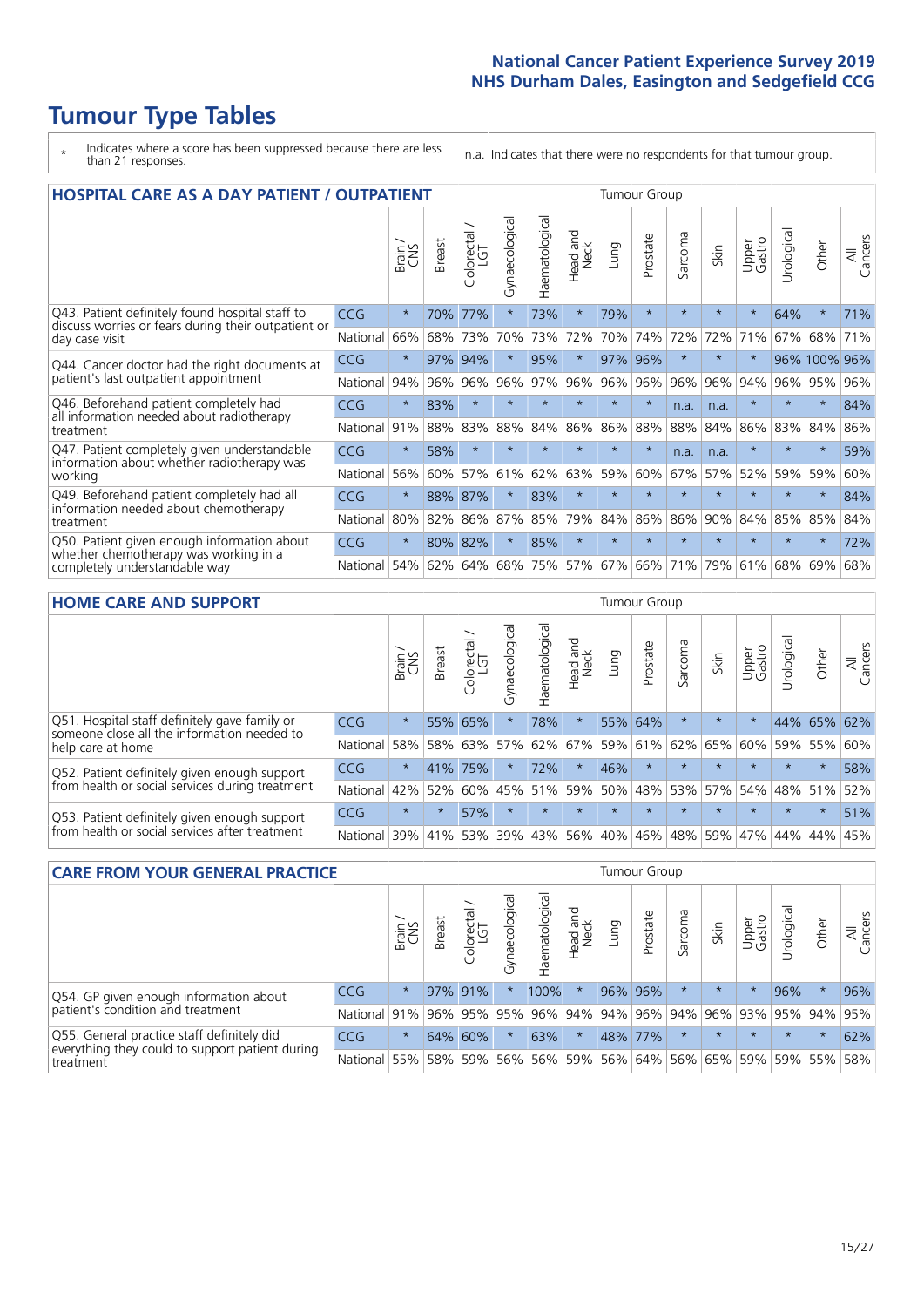# **Tumour Type Tables**

- \* Indicates where a score has been suppressed because there are less than 21 responses.
- n.a. Indicates that there were no respondents for that tumour group.

|  |  |  | <b>YOUR OVERALL NHS CARE</b> |
|--|--|--|------------------------------|
|--|--|--|------------------------------|

| <b>YOUR OVERALL NHS CARE</b>                                                                             |            |              |               |                     |                |                |                        |         |          | <b>Tumour Group</b> |        |                 |            |         |                |  |  |  |
|----------------------------------------------------------------------------------------------------------|------------|--------------|---------------|---------------------|----------------|----------------|------------------------|---------|----------|---------------------|--------|-----------------|------------|---------|----------------|--|--|--|
|                                                                                                          |            | Brain<br>CXS | <b>Breast</b> | Colorectal /<br>LGT | Gynaecological | Haematological | ad and<br>Neck<br>Head | Lung    | Prostate | Sarcoma             | Skin   | Upper<br>Gastro | Urological | Other   | All<br>Cancers |  |  |  |
| Q56. Different people treating and caring for<br>patient always work well together to give best          | CCG        | $\star$      | 73%           | 83%                 | $\star$        | 85%            | $\ast$                 | 70%     | 82%      | $\star$             |        | $\star$         | 67%        | 75%     | 76%            |  |  |  |
| possible care                                                                                            | National   | 60%          | 73%           | 73%                 | 69%            | 75%            | 73%                    | 73%     | 75%      | 70%                 | 79%    | 69%             | 74%        | 68%     | 73%            |  |  |  |
| Q57. Patient given a care plan                                                                           | CCG        | $\star$      | 34%           | 45%                 |                | 35%            | $\star$                | 41%     | 42%      | $\star$             |        |                 | 17%        | $\star$ | 37%            |  |  |  |
|                                                                                                          | National   | 36%          | 41%           | 40%                 | 34%            | 36%            | 39%                    |         | 36% 40%  | 34%                 | 44%    | 36%             | 33% 31%    |         | 38%            |  |  |  |
| Q58. Overall the administration of care was good<br>or very good                                         | <b>CCG</b> | $\star$      | 92% 92%       |                     |                | 95%            | $\star$                | 85% 90% |          | $\star$             |        |                 | 84% 75%    |         | 90%            |  |  |  |
|                                                                                                          | National   | 85%          | 90%           | 88%                 | 87%            | 91%            | 90%                    |         | 90% 88%  | 88%                 | 90%    | 86%             | 85% 87%    |         | 89%            |  |  |  |
| Q59. Patient felt length of time for attending<br>clinics and appointments for cancer was about<br>right | CCG        | $\star$      | 82%           | 78%                 |                | 82%            | $\ast$                 | 82% 86% |          | $\star$             | $\ast$ | $\star$         | 87%        | 79%     | 79%            |  |  |  |
|                                                                                                          | National   | 58%          | 68%           | 73%                 | 66%            | 66%            | 71%                    | 71%     | 76%      | 68%                 | 73%    | 66%             | 75%        | 64%     | 69%            |  |  |  |
| Q60. Someone discussed with patient whether<br>they would like to take part in cancer research           | CCG        | $\star$      | 16%           | 26%                 |                | 28%            | $\star$                | 24% 41% |          | $\star$             |        | $\star$         | 7%         | 32%     | 23%            |  |  |  |
|                                                                                                          | National   | 42%          | 30%           | 32%                 | 31%            | 33%            | 21%                    |         | 34% 31%  | 36%                 | 20%    | 36%             | 21%        | 32%     | 30%            |  |  |  |
| Q61. Patient's average rating of care scored from                                                        | CCG        | $\star$      | 9.0           | 9.1                 | $\star$        | 9.0            | $\ast$                 | 8.6     | 9.2      | $\star$             |        | $\star$         | 8.4        | 8.7     | 8.9            |  |  |  |
| very poor to very good                                                                                   | National   | 8.6          | 8.9           | 8.8                 | 8.7            | 8.9            | 8.8                    | 8.8     | 8.8      | 8.8                 | 8.9    | 8.7             | 8.7        | 8.7     | 8.8            |  |  |  |
|                                                                                                          |            |              |               |                     |                |                |                        |         |          |                     |        |                 |            |         |                |  |  |  |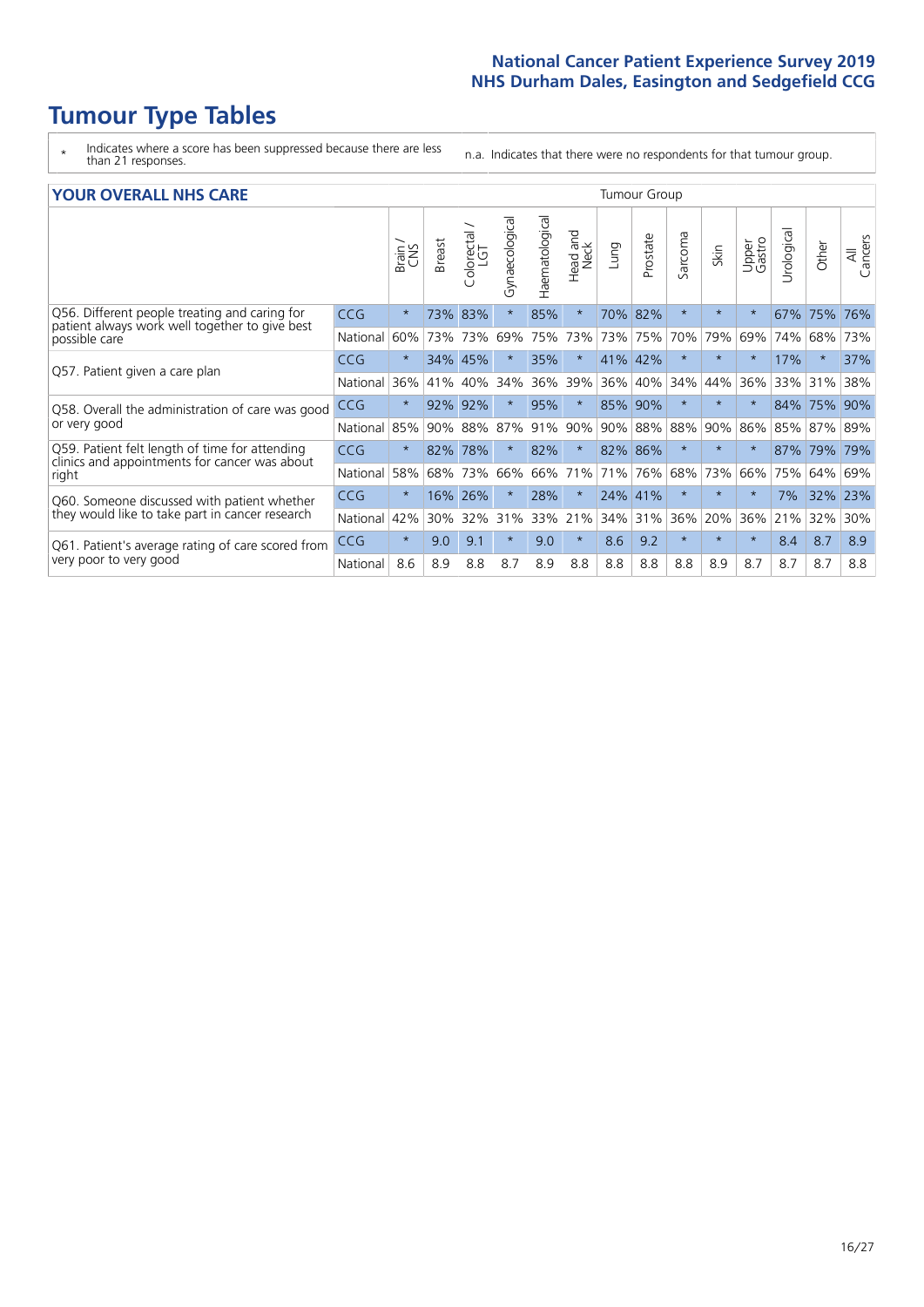### **Year on Year Charts**





#### **DIAGNOSTIC TESTS**





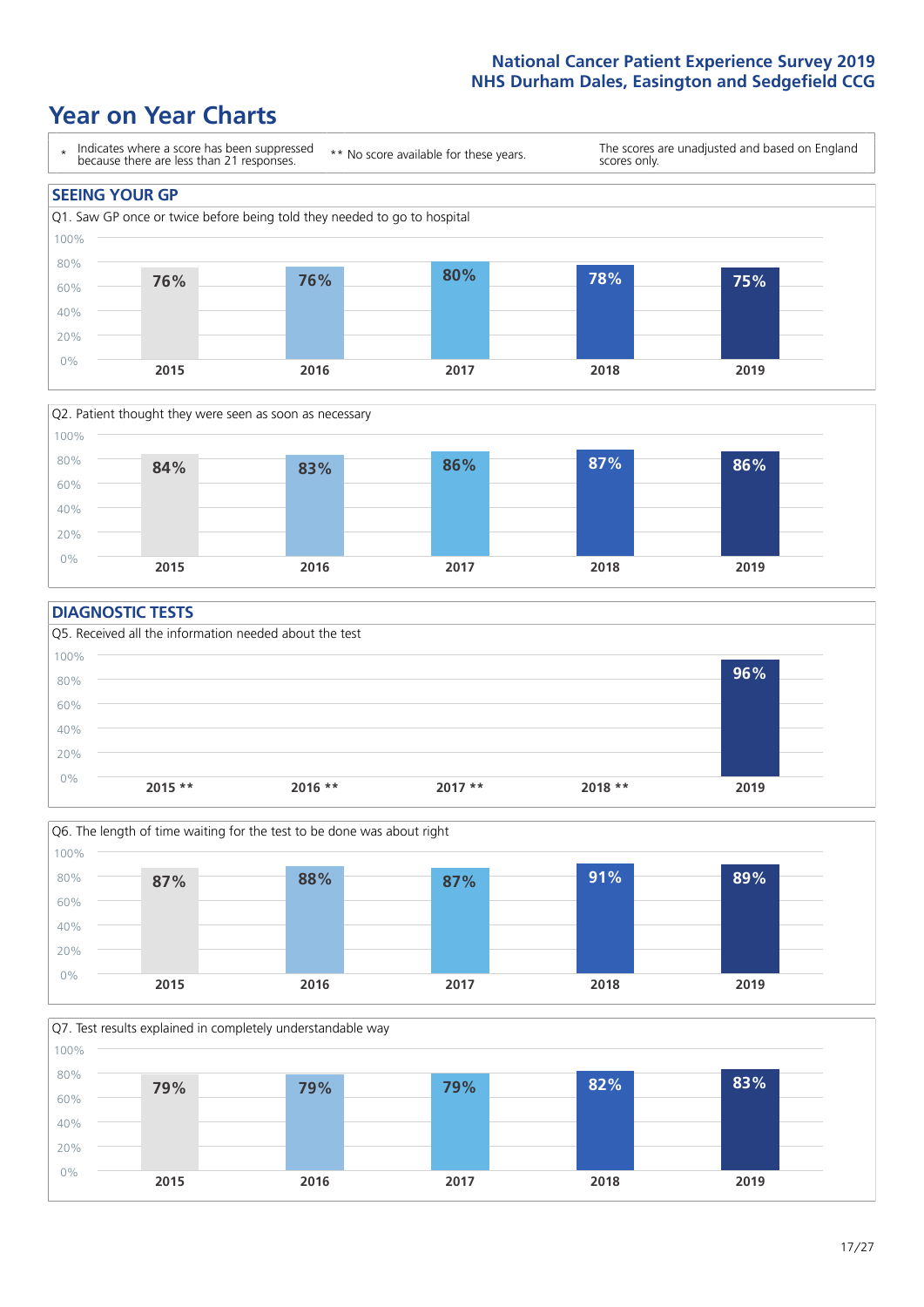







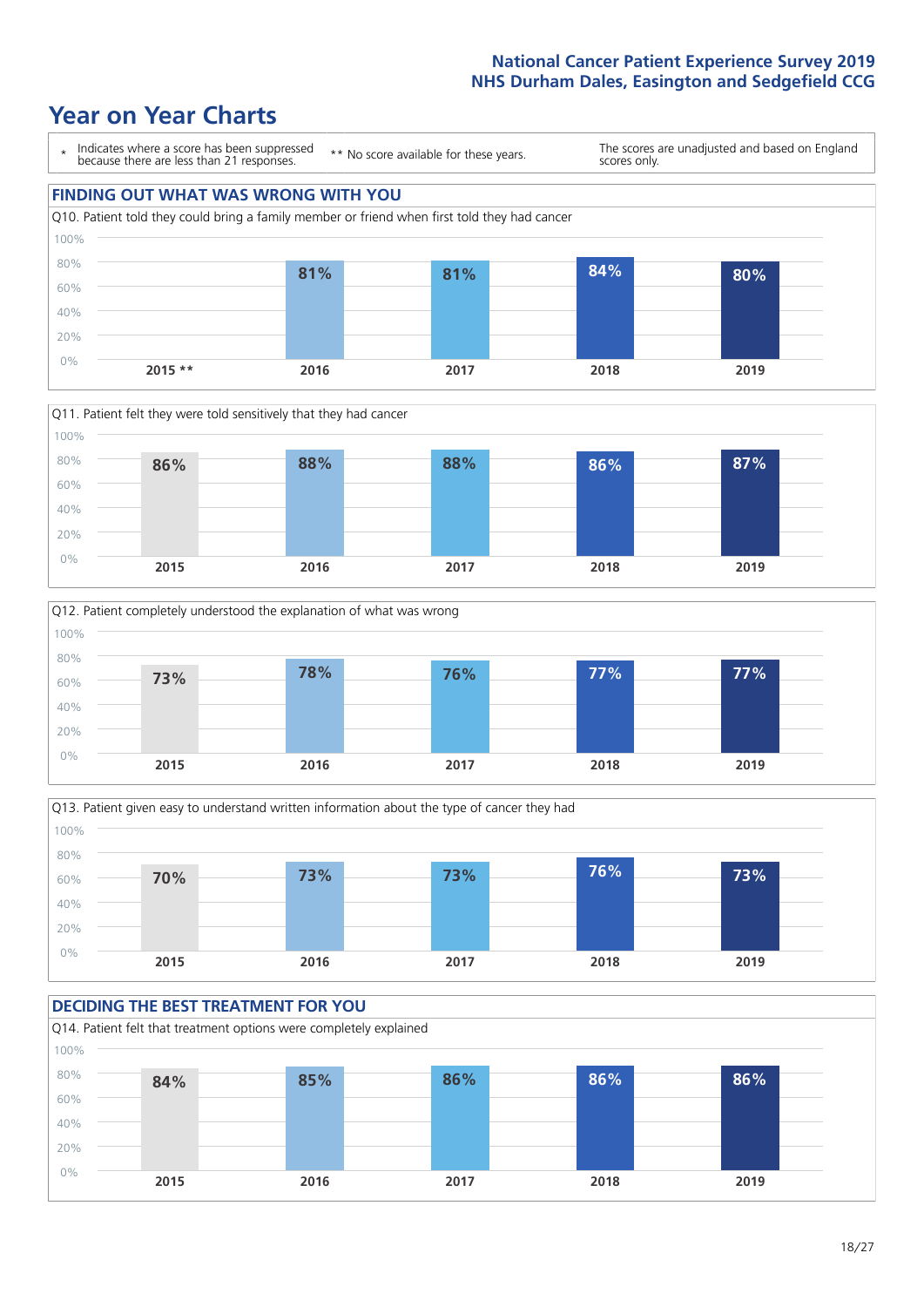





Q18. Patient definitely involved as much as they wanted in decisions about care and treatment  $0%$ 20% 40% 60% 80% 100% **2015 \*\* 2016 \*\* 2017 \*\* 2018 \*\* 2019 81%**

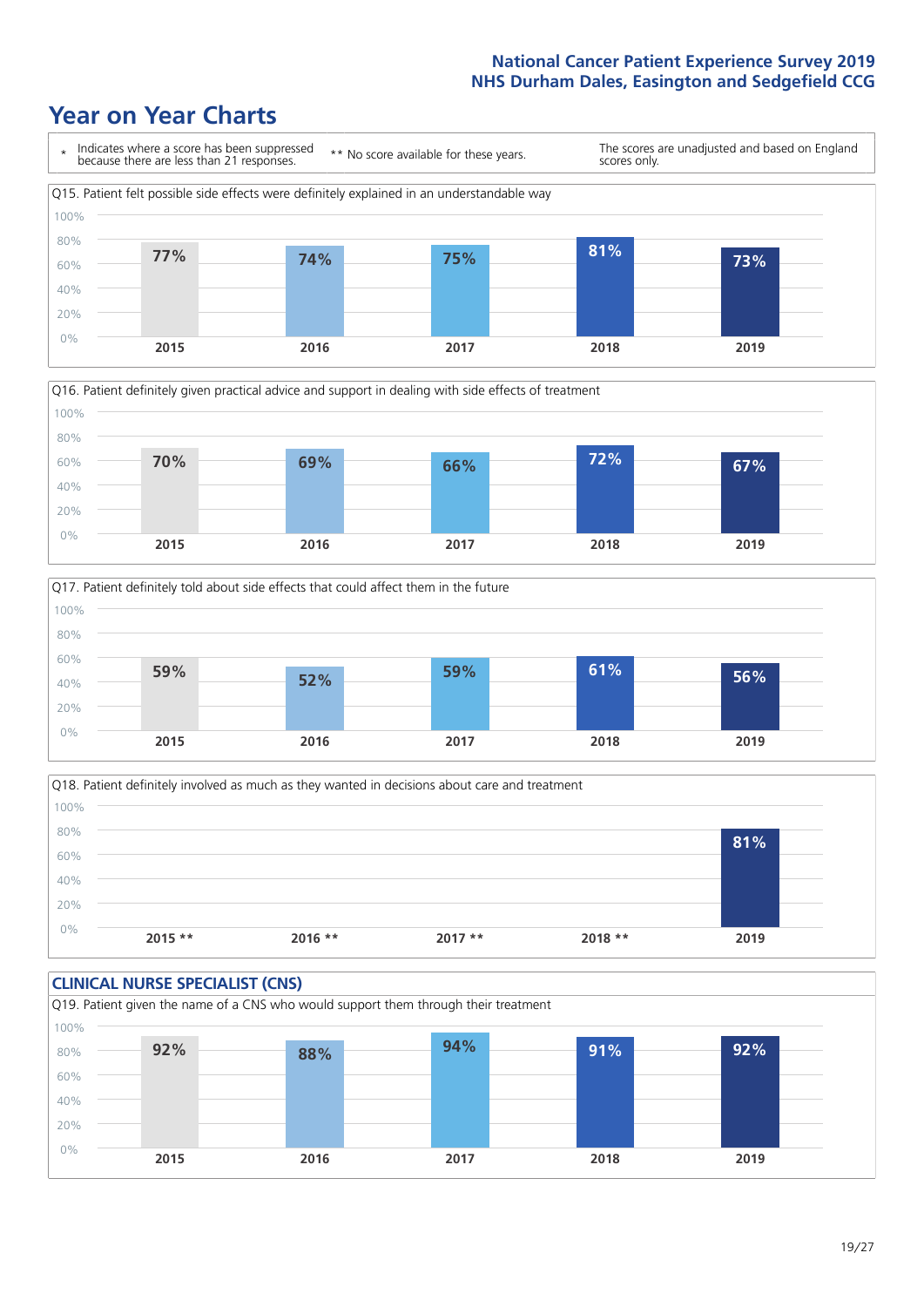### **Year on Year Charts**









**2015 2016 2017 2018 2019**

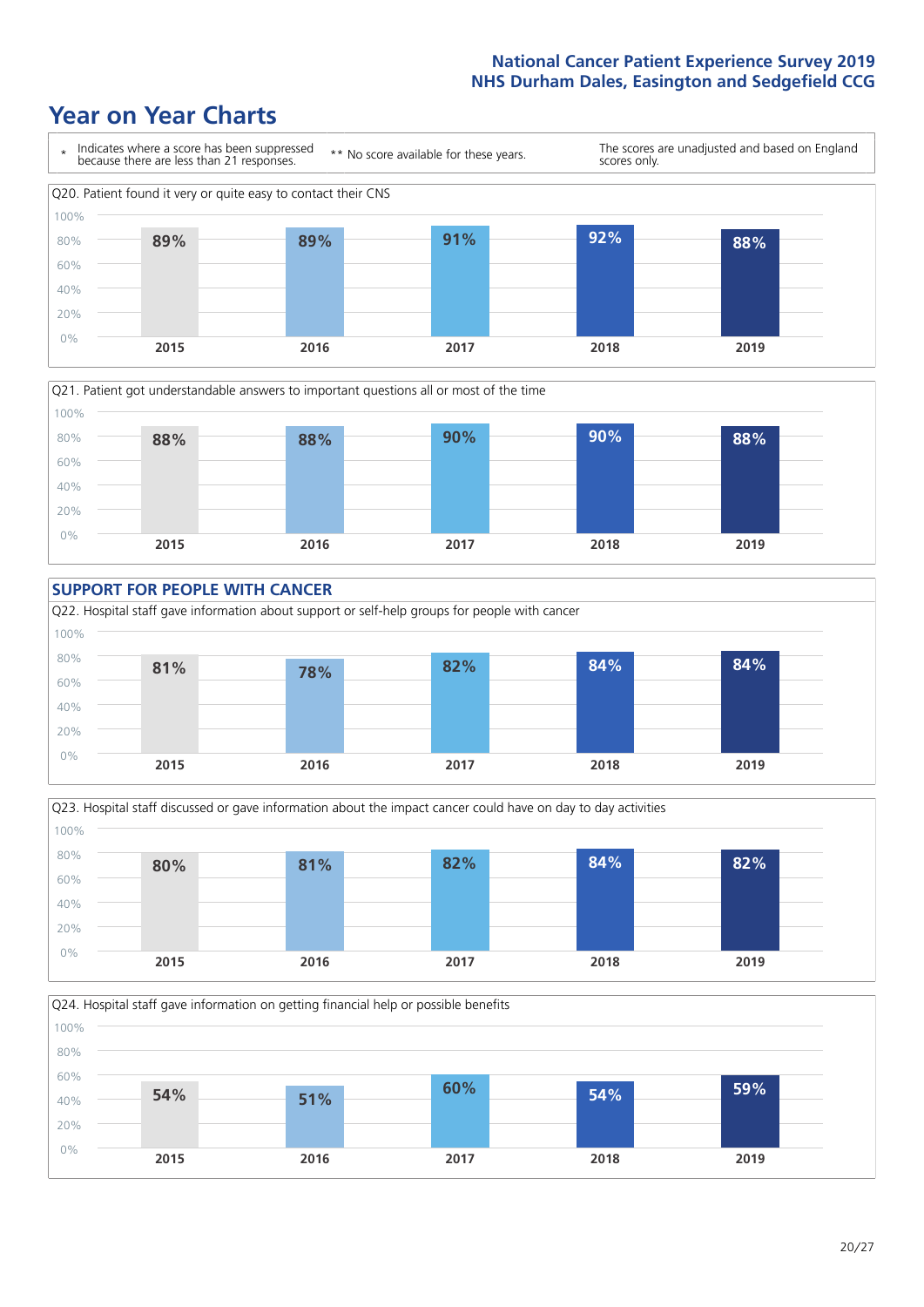### **Year on Year Charts**



#### **OPERATIONS**





#### **HOSPITAL CARE AS AN INPATIENT** Q30. Hospital staff didn't talk in front of patient as if patient wasn't there 0% 20% 40% 60% 80% 100% **2015 \*\* 2016 \*\* 2017 \*\* 2018 \*\* 2019 84%**

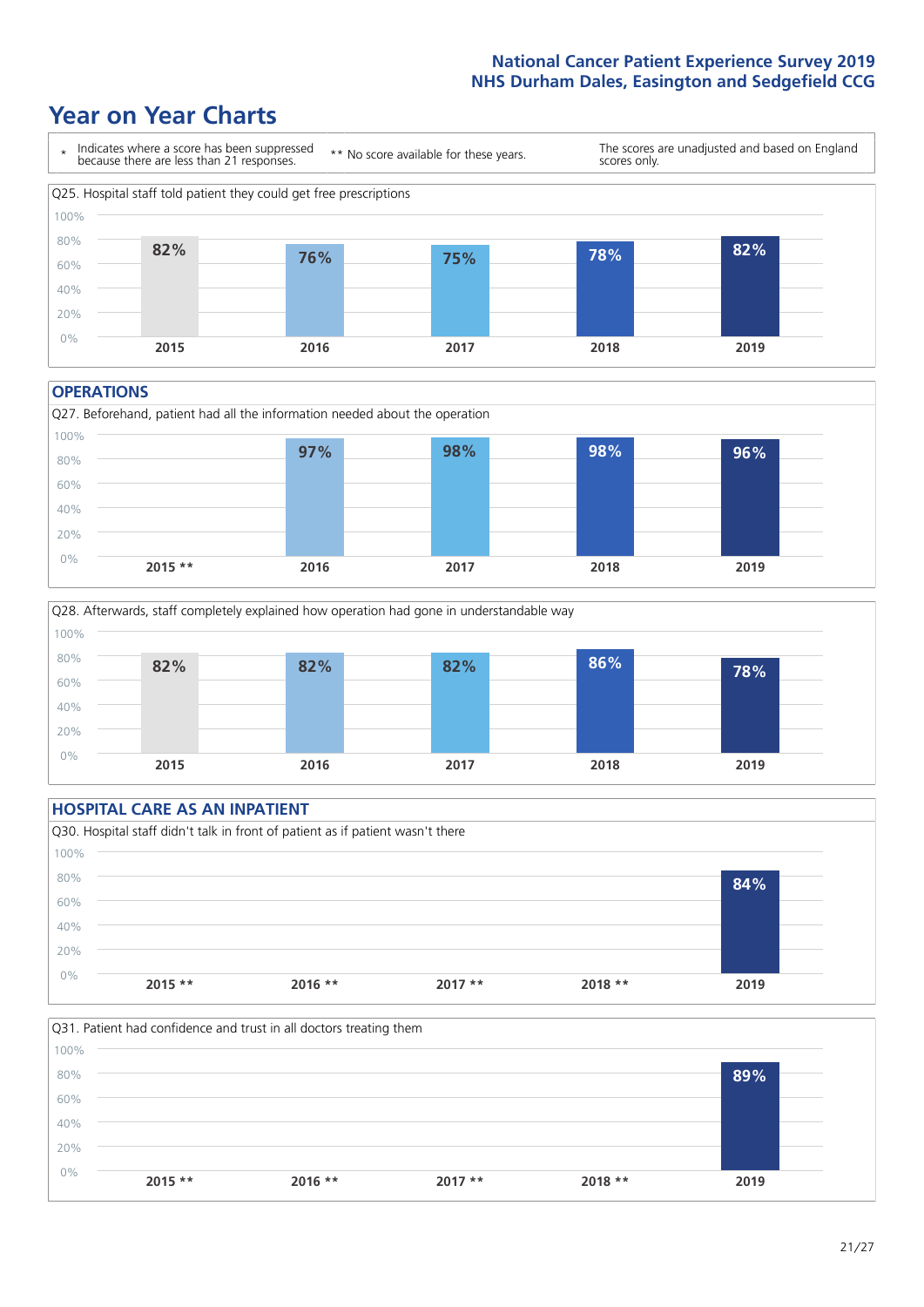







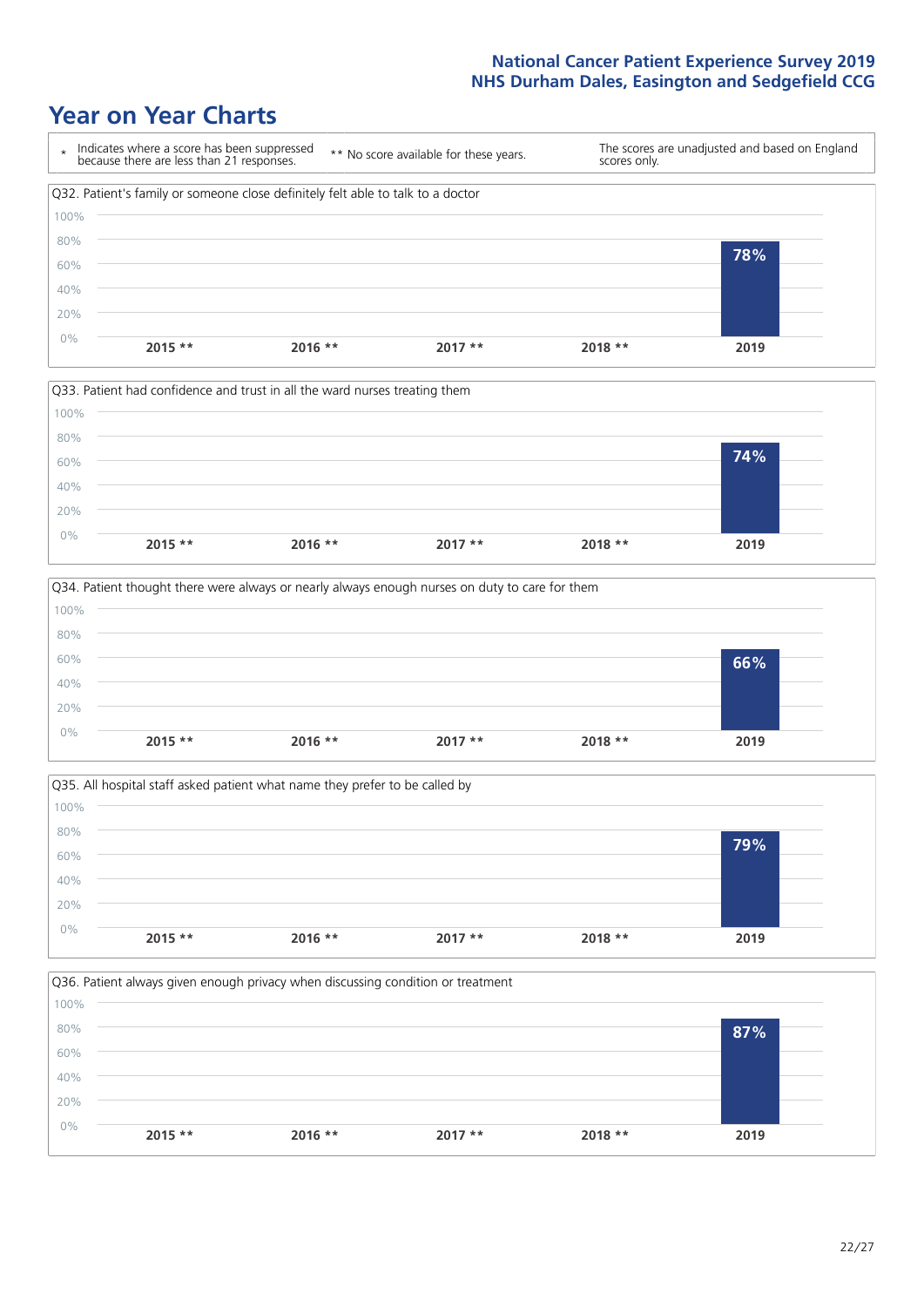







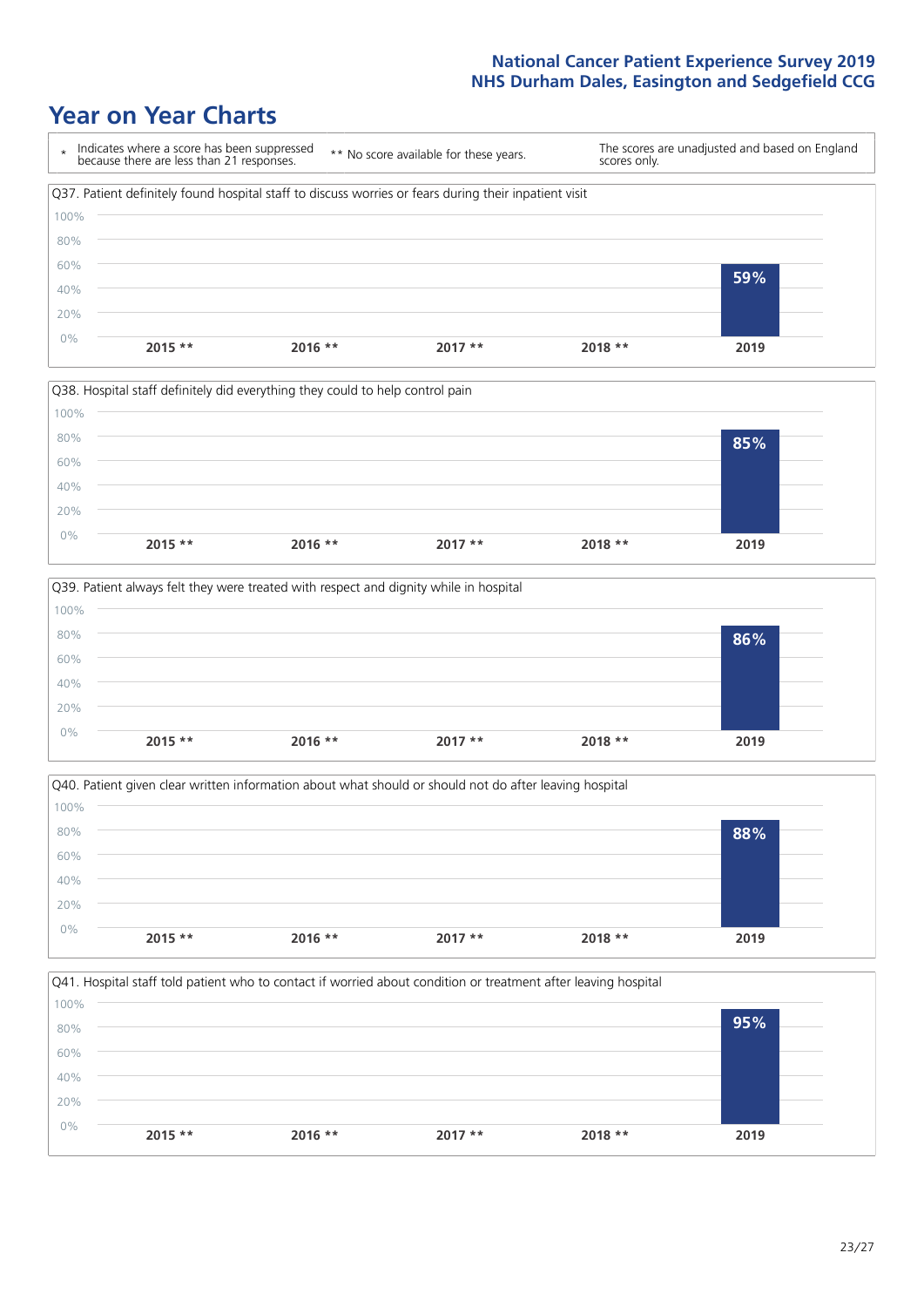







Q49. Beforehand patient completely had all information needed about chemotherapy treatment 100%

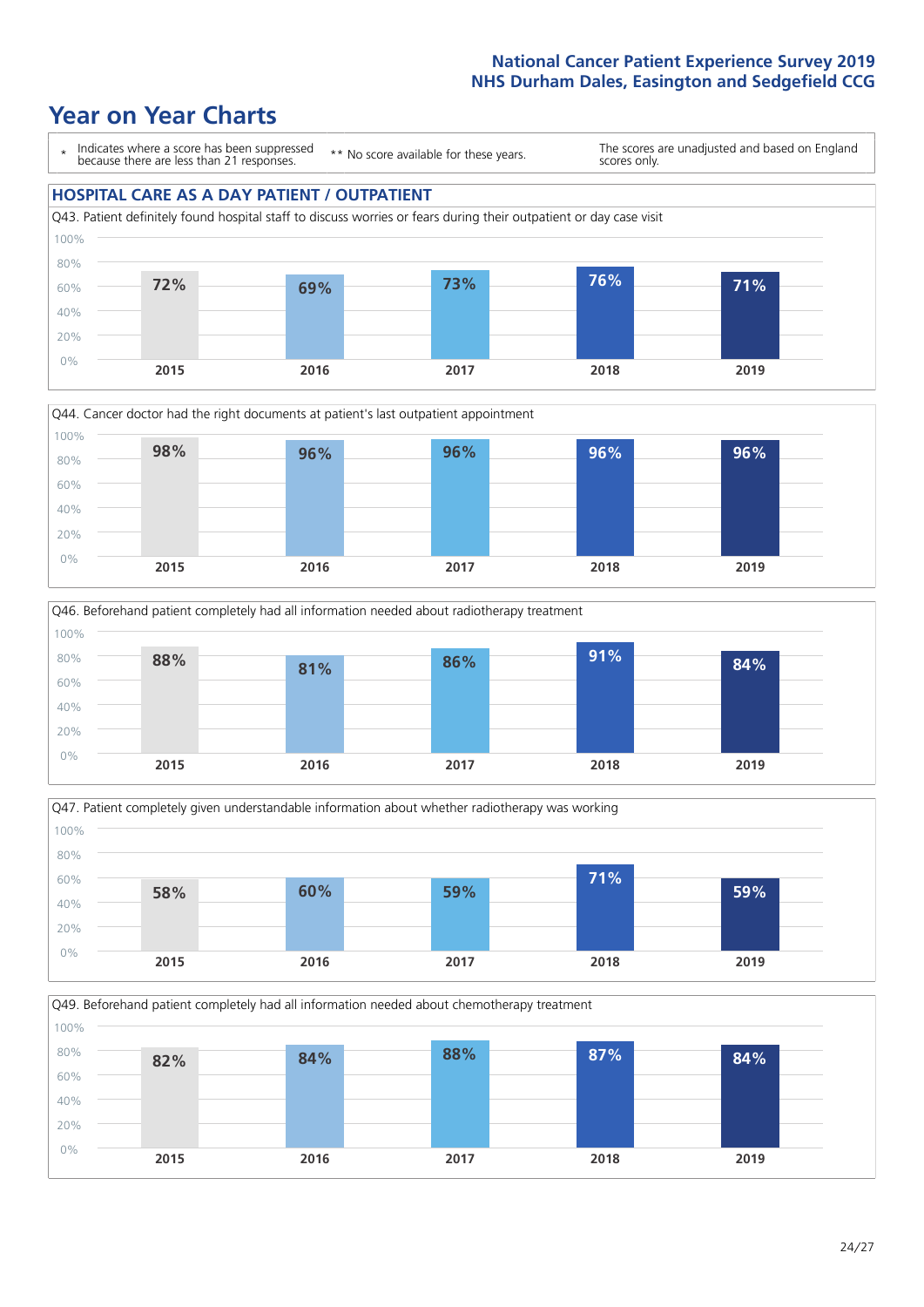### **Year on Year Charts**



#### **HOME CARE AND SUPPORT**







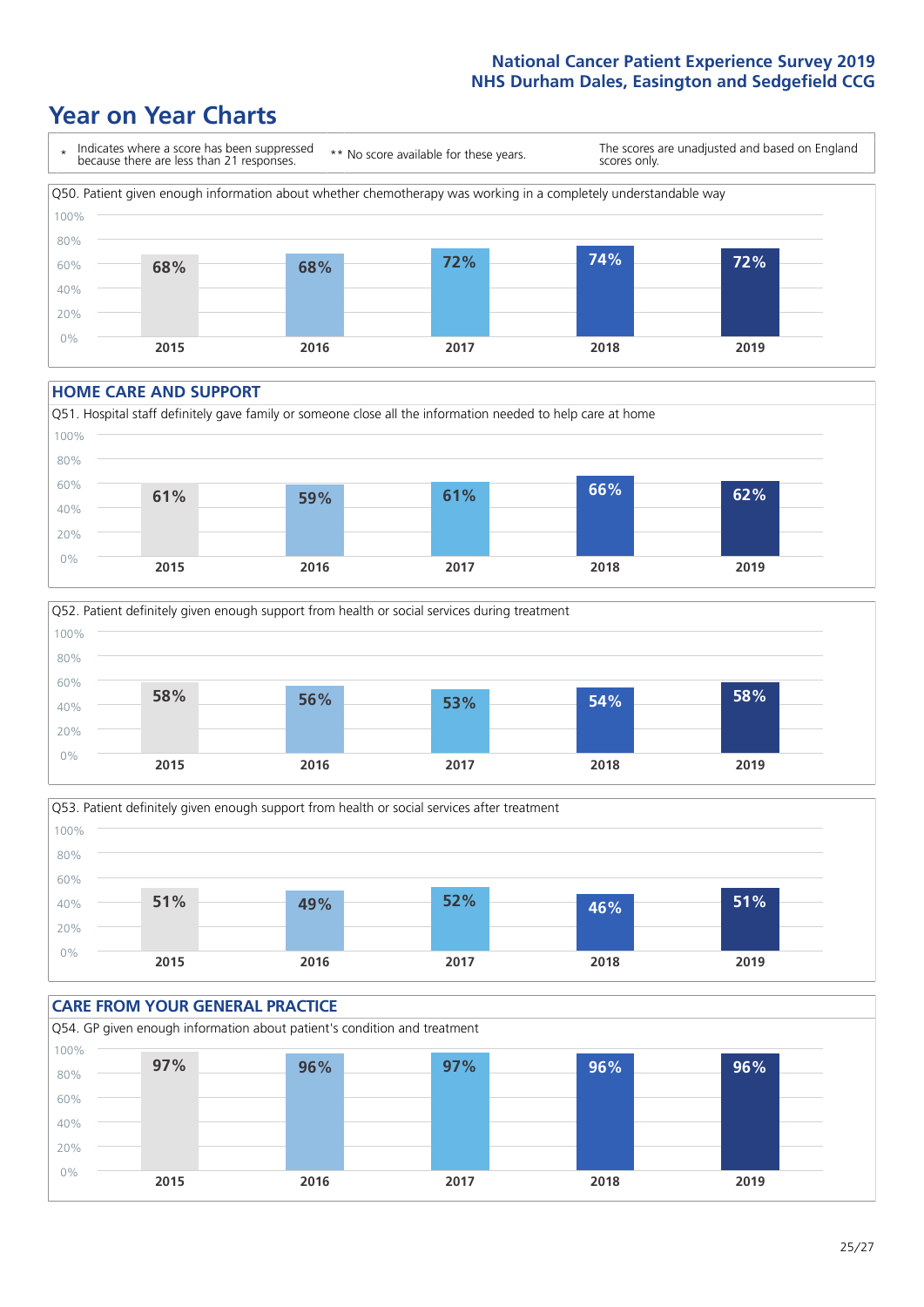### **Year on Year Charts**



#### **YOUR OVERALL NHS CARE**







Q59. Patient felt length of time for attending clinics and appointments for cancer was about right 0% 20% 40% 60% 80% 100% **2015 2016 2017 2018 2019 75% 75% 77% 81% 79%**